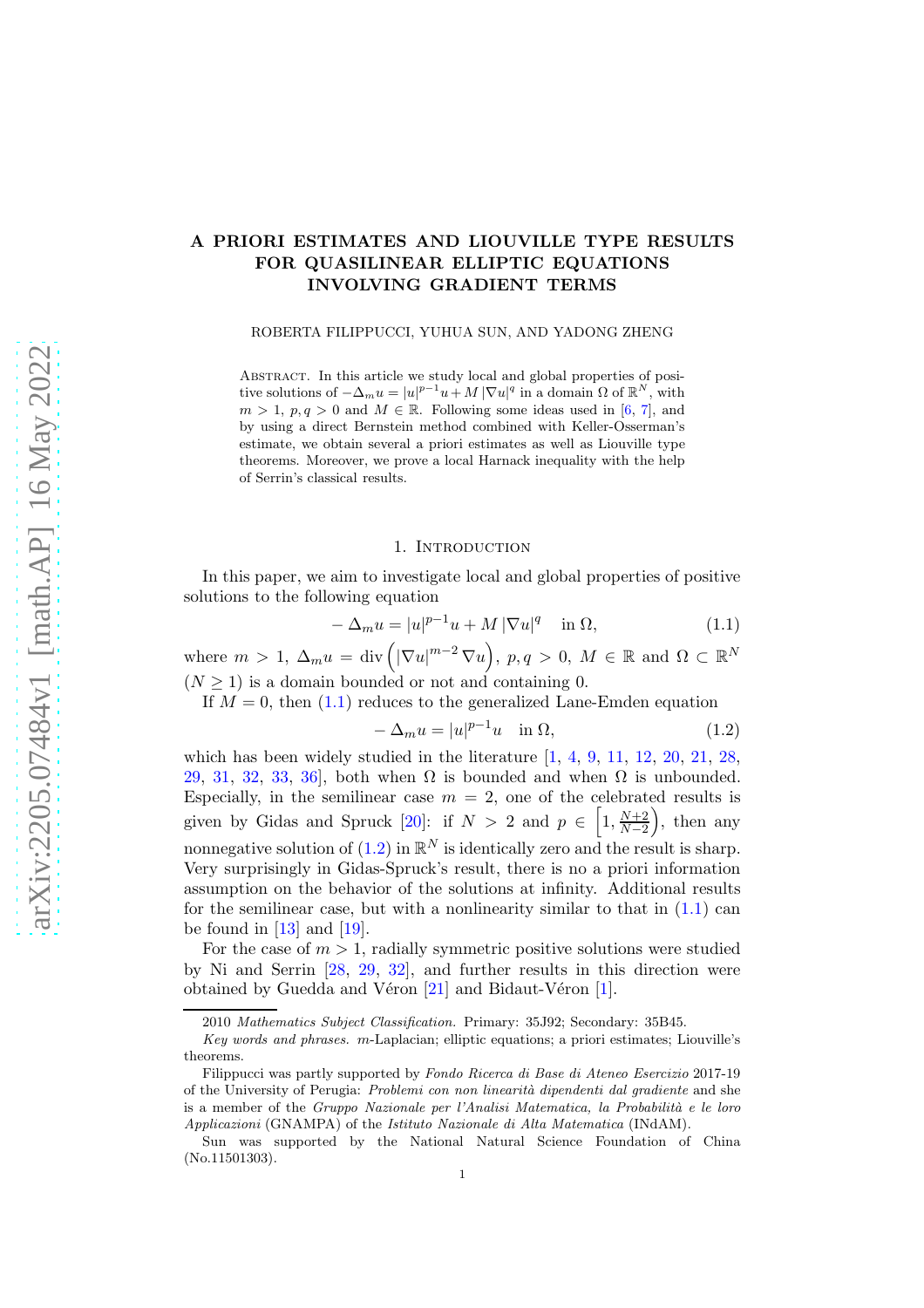When one studies the so called Liouville property of  $(1.2)$ , namely whether all positive  $C^1$  solutions of  $(1.2)$  in  $\mathbb{R}^N$  are constant, two critical exponents appear

$$
m_* = \frac{N(m-1)}{N-m}, \quad m^* = \frac{N(m-1)+m}{N-m}, \tag{1.3}
$$

when  $N > m$ , known as the Serrin exponent and the Sobolev exponent, respectively. It is well known that the first is optimal for the Liouville property for the inequality

<span id="page-1-0"></span>
$$
-\Delta_m u \ge |u|^{p-1}u, \quad \text{in } \mathbb{R}^N,
$$
\n(1.4)

while the second is optimal for the corresponding equality. Indeed, Mitidieri and Pohozaev [\[24\]](#page-25-9) first proved that if  $N > m$  and  $p \in (0, m_*]$ , or  $N \leq m$ and  $p \in (0, \infty)$ , then any nonnegative solution to  $(1.4)$  is zero. On the other hand, if  $N > m$  and  $p \in (m_*, \infty)$ , then [\(1.4\)](#page-1-0) possesses the following bounded positive solution

$$
u(x) = C \left( 1 + |x|^{\frac{m}{m-1}} \right)^{-\frac{m-1}{p-m+1}},
$$

for some  $C > 0$ , see [\[24,](#page-25-9) Remark 4] or [\[33\]](#page-26-4). For equation [\(1.2\)](#page-0-1) in  $\mathbb{R}^N$ , we refer to the marvellous paper by Serrin and Zou [\[33\]](#page-26-4) (cfr. Corollary II), where also nonexistence in the case  $N < m$  and  $p \in (0, \infty)$  was solved. Of course, if  $M \geq 0$ , every positive solution of  $(1.1)$  is also a positive solution of the inequality [\(1.4\)](#page-1-0).

If we consider the critical case of  $(1.2)$ , that is when  $p = m^*$ , and we restrict our attention to solutions belonging to the space  $\mathcal{D}^{1,m}(\mathbb{R}^N) :=$  $\{u \in L^{m^*+1}(\mathbb{R}^N): \int_{\mathbb{R}^N} |\nabla u|^m < \infty\}$ , then Damascelli et al. in [\[12\]](#page-25-4), for  $1 <$  $m < 2$ , Sciunzi in [\[31\]](#page-26-2), for  $m > 2$ , and Vètois in [\[36\]](#page-26-5), for  $m > 1$ , showed that all positive solutions are radial and have the following form

$$
u(x) = U_{\lambda,x_0}(x) := \left[ \frac{\lambda^{\frac{1}{m-1}} N^{\frac{1}{m}} \left( \frac{N-m}{m-1} \right)^{\frac{m-1}{m}}}{\lambda^{\frac{m}{m-1}} + |x - x_0|^{\frac{m}{m-1}}} \right]^{N-m}, \quad \lambda > 0, \ x_0 \in \mathbb{R}^N.
$$

Moving to exterior domains, Bidaut-Véron  $[1]$  proved that any nonnega-tive solution of [\(1.2\)](#page-0-1) is zero provided that  $N > m$  and  $p \in (m-1, m_{*})$ , or  $N = m$  and  $p \in (m - 1, \infty)$ , while Bidaut-Véron and Pohozaev [\[3\]](#page-24-2) showed that [\(1.4\)](#page-1-0) admits only the trivial solution  $u \equiv 0$  whenever  $N > m$  and  $p \in (0, m_*],$  or  $N = m$  and  $p \in (0, \infty)$ .

For the case with gradient terms, we first recall the Hamilton-Jacobi equation

<span id="page-1-1"></span>
$$
-\Delta_m u = |\nabla u|^q \quad \text{in } \Omega. \tag{1.5}
$$

The Liouville property of  $(1.5)$  was studied by Lions in [\[23\]](#page-25-10) for  $m = 2$ , who proved that any  $C^2$  solution to [\(1.5\)](#page-1-1) with  $q > 1$  in  $\mathbb{R}^N$  has to be a constant by using the Bernstein technique. Bidaut-Véron, García-Huidobro and Véron [\[8\]](#page-25-11) proved that any  $C^1$  solution u of  $(1.5)$  in an arbitrary domain  $\Omega$  of  $\mathbb{R}^N$  with  $N \geq m > 1$  and  $q > m - 1$  satisfies

$$
|\nabla u(x)| \le c_{N,m,q} \left(\text{dist}\left(x,\partial\Omega\right)\right)^{-\frac{1}{q-m+1}}\tag{1.6}
$$

for all  $x \in \Omega$ . Estimates of this type, not only for the gradient but also for the solutions are called by Serrin and Zou "universal a priori estimates",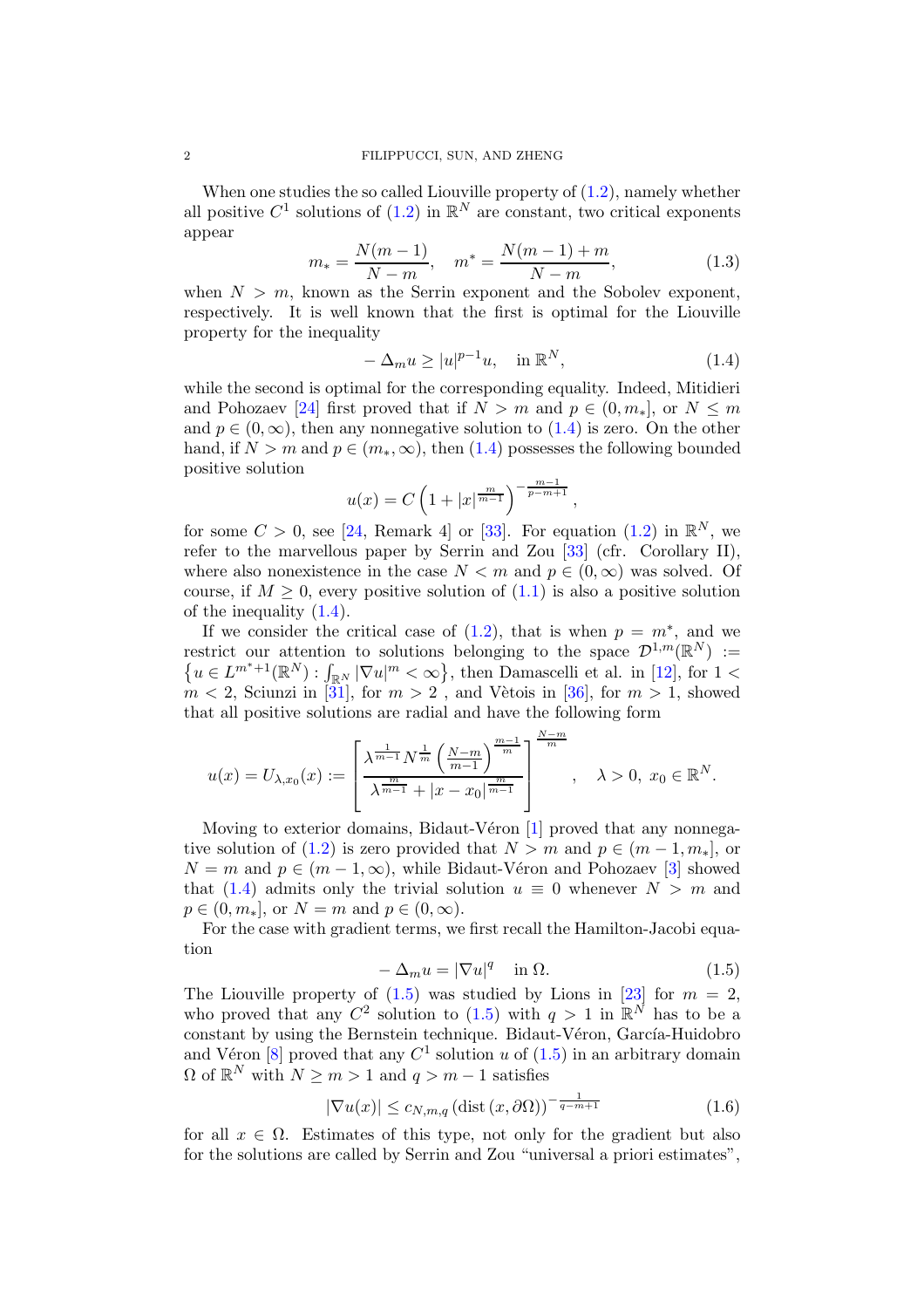because they are independent of the solutions and do not need any boundary conditions. In particular, they produce as a direct corollary the Liouville property, since dist  $(x, \partial\Omega)$  can be chosen arbitrarily large when the solution is defined on all  $\mathbb{R}^N$ . For a detailed discussion in this direction we refer to the paper by Polacik, Quitter and Souplet studied in [\[26\]](#page-25-12) where new connections between Liouville type theorems and universal estimates were developed. Here "any solution" means there is no any sign condition on the solution. Estimates of the gradient for more general problems can be found in [\[22\]](#page-25-13).

For the generalized case of  $(1.5)$  given by

<span id="page-2-0"></span>
$$
-\Delta_m u = u^p |\nabla u|^q \quad \text{in } \Omega,\tag{1.7}
$$

in [\[5\]](#page-25-14) Bidaut-Véron, García-Huidobro and Véron focused on positive solu-tions of [\(1.7\)](#page-2-0) for  $m = 2$ ,  $p \ge 0$  and  $0 \le q < 2$ . By using the pointwise Bernstein method and the integral Bernstein method, they determined various regions of  $(p, q)$  for which the Liouville property holds. Filippucci, Pucci and Souplet [\[17\]](#page-25-15) solved the case of  $m = 2$ ,  $p > 0$  and  $q > 2$ , and they proved that any positive bounded classical solution of  $(1.7)$  in  $\mathbb{R}^N$  is identically equal to a constant. Bidaut-Véron  $[2]$  obtained the same Liouville-type results for [\(1.7\)](#page-2-0) in the case  $N > m > 1$ ,  $p \ge 0$  and  $q \ge m$  without the assumption of boundedness on the solution. Recently, the Liouville property of [\(1.7\)](#page-2-0) in  $\mathbb{R}^N$  for  $N \geq 1$ ,  $m > 1$ ,  $p \geq 0$  and  $0 \leq q < m$  was studied by Chang, Hu and Zhang [\[10\]](#page-25-16). For the case of radial solutions of the coercive vectorial version of  $(1.7)$  in  $\mathbb{R}^N$  we refer to [\[18\]](#page-25-17).

If we consider the inequality version of [\(1.7\)](#page-2-0)

<span id="page-2-1"></span>
$$
-\Delta_m u \ge u^p |\nabla u|^q \quad \text{in } \Omega,\tag{1.8}
$$

it was proved in [\[5\]](#page-25-14) for the case  $m = 2$  that any positive solution of [\(1.8\)](#page-2-1) in  $\mathbb{R}^N$  must be constant if  $N > 2$ ,  $p \ge 0$ ,  $q \ge 0$  and

$$
p(N - 2) + q(N - 1) < N.
$$

The generalization of the above results to the case  $m \neq 2$ , even in the vectorial case can be found in [\[14,](#page-25-18) [15,](#page-25-19) [16,](#page-25-20) [25\]](#page-25-21).

Recently, Sun, Xiao and Xu [\[34\]](#page-26-6) dealt with  $(1.8)$  when  $\Omega$  is a geodesically complete noncompact Riemannian manifold, and they obtained the nonexistence and existence of positive solutions to  $(1.8)$  in the range  $m > 1$  and  $(p,q) \in \mathbb{R}^2$  via the volume growth of geodesical ball.

The most important motivation of the present study is to extend the results obtained for the semilinear equation

<span id="page-2-2"></span>
$$
-\Delta u = |u|^{p-1}u + M|\nabla u|^q \quad \text{in } \Omega,
$$
\n(1.9)

by Bidaut-Véron, García-Huidobro and Véron, see  $[6, 7]$  $[6, 7]$ . By using a delicate combination of refined Bernstein techniques and Keller-Osserman estimate, they obtained a series of a priori estimates for any positive solution of  $(1.9)$ in arbitrary domain  $\Omega$  of  $\mathbb{R}^N$  in the case  $p > 1$ ,  $q \geq \frac{2p}{p+1}$  and  $M > 0$  ([\[6,](#page-25-0) Theorems A, C, D]). In particular the nonexistence of positive solutions of  $(1.9)$  in  $\mathbb{R}^N$  was obtained for the following cases:

(i)  $N \ge 1, p > 1, 1 < q < \frac{2p}{p+1}, M > 0;$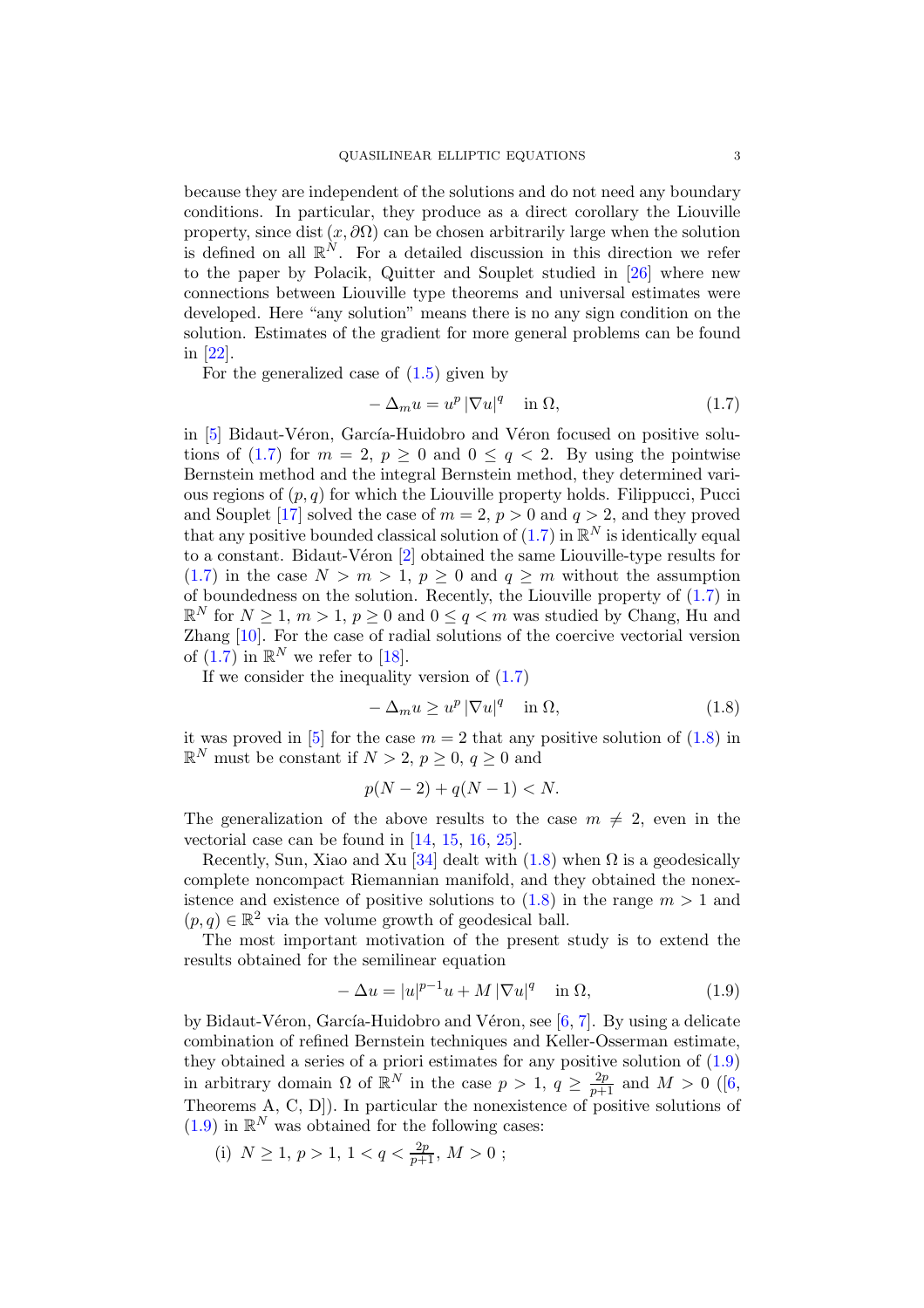(ii) 
$$
N \ge 1
$$
,  $p > 1$ ,  $q = \frac{2p}{p+1}$ ,  $M > \left(\frac{p-1}{p+1}\right)^{\frac{p-1}{p+1}} \left(\frac{N(p+1)^2}{4p}\right)^{\frac{p}{p+1}}$ ;  
(iii)  $N \ge 2$ ,  $1 < p < \frac{N+3}{N-1}$ ,  $1 < q < \frac{N+2}{N}$ ,  $M > 0$ ;

(iv) 
$$
N \ge 3, 1 < p < \frac{N+2}{N-2}, q = \frac{2p}{p+1}, |M| \le \epsilon_0,
$$

where  $\epsilon_0$  is a positive constant given in [\[6,](#page-25-0) Theorem E]. They also considered the existence and nonexistence of "large solutions", namely those solutions  $u(x) \to \infty$  as dist  $(x, \partial \Omega) \to 0$ , and radial solutions of [\(1.9\)](#page-2-2).

In this paper, we follow the idea used in  $[6, 7]$  $[6, 7]$ , based on the Bernstein method, to derive various a priori estimates concerning  $\nabla u$  for positive solu-tions of [\(1.1\)](#page-0-0) in the cases q is less, greater or equal to  $\frac{mp}{p+1}$ , and consequently we obtain Liouville type theorems.

Our first result is devoted to the case  $q > \frac{mp}{p+1}$ .

<span id="page-3-2"></span>**Theorem 1.1.** Let  $\Omega \subset \mathbb{R}^N$ ,  $p > \max\{m-1, 1\}$  and  $q > \frac{mp}{p+1}$ .

Then for any  $M > 0$ , there exists a positive constant  $c_{N,m,p,q}$  such that any positive solution of  $(1.1)$  in  $\Omega$  satisfies

<span id="page-3-3"></span>
$$
|\nabla u(x)| \le c_{N,m,p,q} \left( M^{-\frac{p+1}{(p+1)q - mp}} + (M \text{dist}\left(x, \partial \Omega\right))^{-\frac{1}{q - m + 1}} \right) \tag{1.10}
$$

for all  $x \in \Omega$ . Especially, any positive solution of  $(1.1)$  in  $\mathbb{R}^N$  has at most a linear growth at infinity

<span id="page-3-4"></span>
$$
|\nabla u(x)| \le c_{N,m,p,q} M^{-\frac{p+1}{(p+1)q - mp}}, \quad x \in \mathbb{R}^N.
$$
 (1.11)

While in the case  $q < \frac{mp}{p+1}$ , we obtain a nonexistence result.

<span id="page-3-0"></span>**Theorem 1.2.** Let  $p > \max\{m - 1, 1\}$  and  $\max\{m - 1, \frac{m}{2}\}$  $\left\lfloor \frac{m}{2} \right\rfloor$  <  $q < \frac{mp}{p+1}$ .

Then for any  $M > 0$ , there exists a positive constant  $c_{N,m,p,q}$  such that  $(1.1)$  does not admit positive solutions in  $\mathbb{R}^N$  satisfying

<span id="page-3-5"></span>
$$
u(x) \le c_{N,m,p,q} M^{\frac{m}{mp-(p+1)q}}, \quad x \in \mathbb{R}^N. \tag{1.12}
$$

**Remark 1.3.** Here the condition  $q > \frac{m}{2}$  is necessary from Young's inequality, otherwise Theorem [1.2](#page-3-0) is not valid any more.

For the case  $q = \frac{mp}{p+1}$  and M large enough, we have the following nonexistence result in  $\mathbb{R}^N$ .

<span id="page-3-1"></span>**Theorem 1.4.** Let  $\Omega \subset \mathbb{R}^N$ ,  $p > \max\{m-1, 1\}$  and  $q = \frac{mp}{p+1}$ . Then for any

$$
M > \frac{\sqrt{N}(p+1)}{(4p)^{\frac{p}{p+1}}} \left(\frac{p-1}{\sqrt{a}}\right)^{\frac{p-1}{p+1}},
$$
\n(1.13)

where  $0 < a \leq \frac{1}{N}$  $\frac{1}{N}$ , there exists a positive constant  $c_{N,M,a,m,p,q}$  such that any positive solution of  $(1.1)$  in  $\Omega$  satisfies

<span id="page-3-6"></span>
$$
|\nabla u(x)| \le c_{N,M,a,m,p,q} \left(\text{dist}\left(x,\partial\Omega\right)\right)^{-\frac{p+1}{p-m+1}}\tag{1.14}
$$

for all  $x \in \Omega$ . Consequently, [\(1.1\)](#page-0-0) does not admit positive solutions in  $\mathbb{R}^N$ .

When  $M$  is allowed to be negative, we derive a nonexistence result for supersolutions of [\(1.1\)](#page-0-0) in an exterior domain.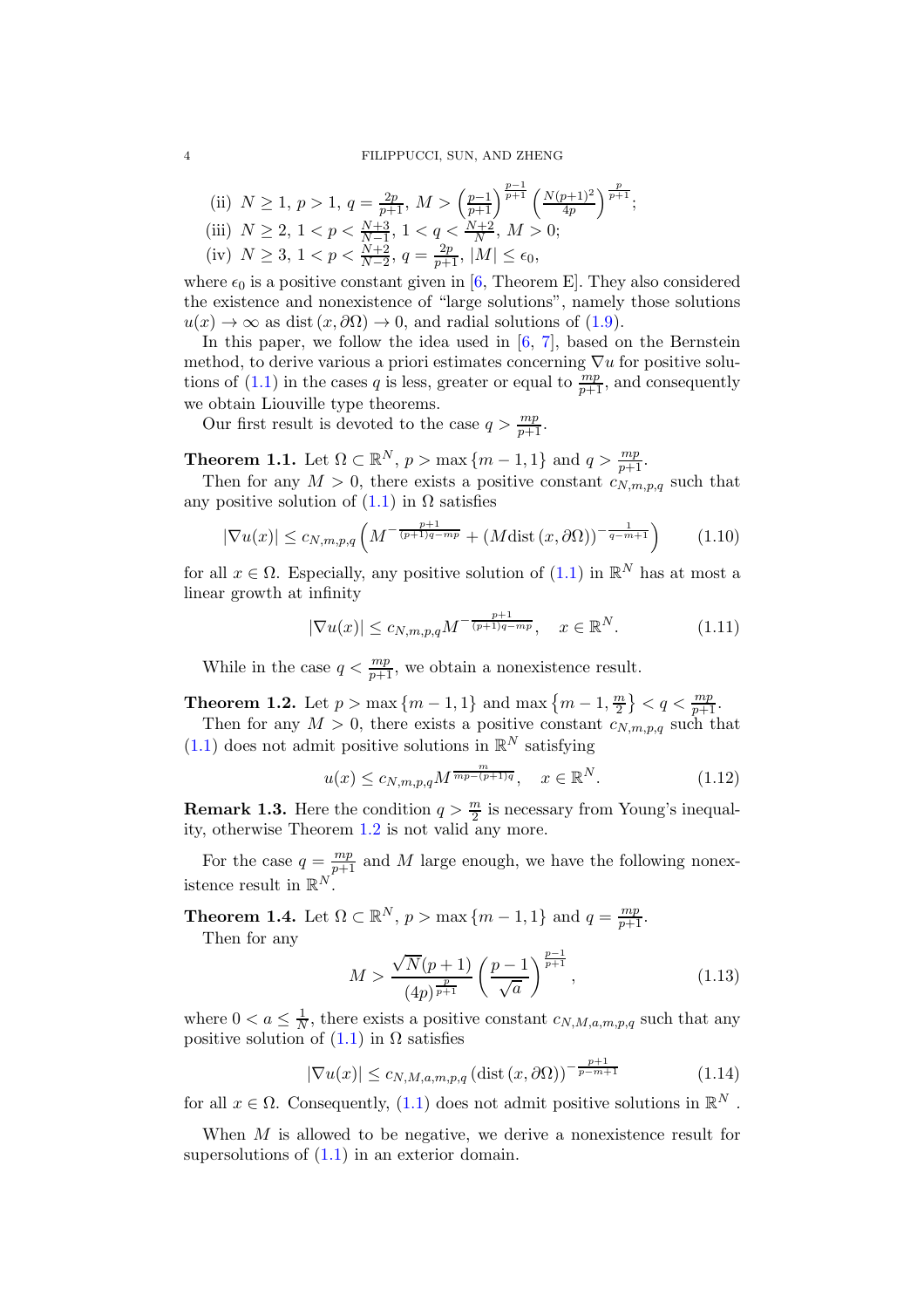<span id="page-4-1"></span>**Theorem 1.5.** Let  $p > m - 1$  if  $N = m$  or  $m - 1 < p < \frac{N(m-1)}{N-m}$  if  $N > m$ ,  $q = \frac{mp}{p+1}$  and  $M > -\mu^*(N)$  where

<span id="page-4-3"></span>
$$
\mu^*(N) := (p+1) \left( \frac{N(m-1) - p(N-m)}{mp} \right)^{\frac{p}{p+1}}.
$$
 (1.15)

Then there exist no nontrivial nonnegative supersolutions of  $(1.1)$  in  $\mathbb{R}^N \setminus \overline{B}_R$ for any  $R > 0$ .

Concerning large solutions, we prove the following.

<span id="page-4-2"></span>**Theorem 1.6.** Let  $\Omega$  be a open domain with Lipschitz boundary,  $p > m-1$ and  $q = \frac{mp}{p+1}$ . If  $M \ge -\mu^*(m)$ , then there exists no positive supersolution of  $(1.1)$  in  $\Omega$  satisfying

<span id="page-4-4"></span>
$$
\lim_{\text{dist}(x,\partial\Omega)\to 0} u(x) = \infty. \tag{1.16}
$$

Inspired by [\[5,](#page-25-14) Theorem A], we derive an a priori estimate for positive solution u of  $(1.1)$  in a neighborhood of 0 as follows. The proof relies on Serrin's classical Harnack inequality [\[32,](#page-26-3) Theorem 5] and the fact that every radial solution  $u(|x|)$  of [\(1.1\)](#page-0-0) is m-superharmonic when  $M \geq 0$ .

<span id="page-4-0"></span>**Theorem 1.7.** Let  $\Omega \subset \mathbb{R}^N (N \geq 2)$  be a domain containing 0. Assume  $1 < m < N, m - 1 < p < \frac{N(m-1)}{N-m}, m - 1 < q < \frac{N(m-1)}{N-1}$  and  $M \ge 0$ . If  $u \in C^2(\Omega \setminus \{0\})$  is a positive solution of  $(1.1)$  in  $\Omega \setminus \{0\}$ , then

$$
u(x) + |x||\nabla u(x)| \le c|x|^{\frac{m-N}{m-1}} \tag{1.17}
$$

holds in a neighborhood of 0 for some  $c > 0$ .

**Remark 1.8.** Under the assumptions on  $N, m, p, q$  and  $M$  of Theorem [1.7,](#page-4-0) we obtain a local Harnack inequality for positive solution  $u$  of  $(1.1)$ , namely

$$
\max_{|x|=r} u(x) \le K \min_{|x|=r} u(x), \quad r \in (0, 1/2], \tag{1.18}
$$

for some  $K > 0$ . The Harnack inequality for more general model

$$
|u|^{p-1}u - M|\nabla u|^q \le -\Delta_m u \le c_0|u|^{p-1}u + M|\nabla u|^q, \tag{1.19}
$$

where  $c_0 \geq 1$  and  $M > 0$ , was obtained first by Ruiz [\[30\]](#page-26-7) in the range  $m-1 < p < \frac{N(m-1)}{N-m}$  and  $m-1 < q < \frac{mp}{p+1}$ . Note here  $\frac{mp}{p+1} < \frac{N(m-1)}{N-1}$  $\frac{(m-1)}{N-1}$  always holds if p satisfies the assumption of Theorem [1.7.](#page-4-0)

The final result is a Liouville-type theorem for positive solution of  $(1.1)$ with a less restrictive assumption on  $M$  but a more restrictive assumption on  $p$  compared with Theorem [1.4.](#page-3-1) Actually, as emphasized before [\[5,](#page-25-14) Theorem B], the direct Bernstein method allows to obtain pointwise estimates of the gradient without any integration. In particular, in the next result, using cumbersome algebraic manipulations and a rather demanding application of Young's inequality, we obtain an a priori estimate for the norm of the gradient of a power of a positive solution, in the spirit of [\[5,](#page-25-14) Theorem B] devoted to elliptic inequality of the Laplacian type with a superlinear absorption term.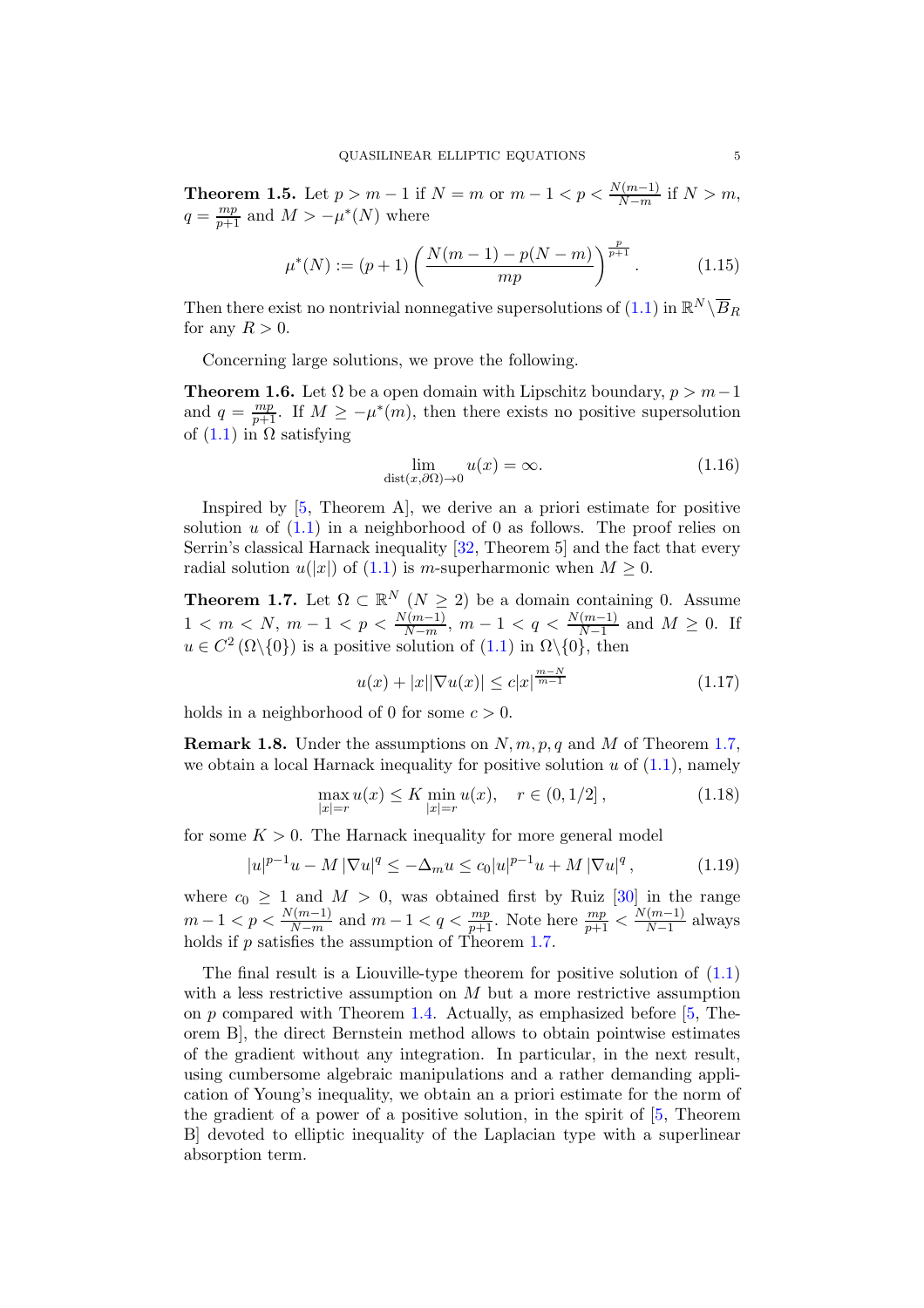<span id="page-5-1"></span>**Theorem 1.9.** Let  $\Omega \subset \mathbb{R}^N$   $(N \geq 2)$ . Assume  $m-1 < p < \frac{(N+3)(m-1)}{N-1}$  and  $m-1 < q < \frac{(N+2)(m-1)}{N}$ . Then for any  $M > 0$ , there exist positive constants d and  $c_{N,m,p,q}$  such that any positive solution of  $(1.1)$  in  $\Omega$  satisfies

<span id="page-5-0"></span>
$$
\left|\nabla u^d(x)\right| \le c_{N,m,p,q} \left(\text{dist}\left(x,\partial\Omega\right)\right)^{-1-\frac{md}{p-m+1}}, \quad x \in \Omega. \tag{1.20}
$$

In particular, there exists no nontrivial nonnegative solution of  $(1.1)$  in  $\mathbb{R}^N$ .

As a consequence of  $(1.20)$  the following holds, we have

**Corollary 1.10.** Let  $\Omega$  be a smooth domain in  $\mathbb{R}^N$   $(N \geq 2)$  with a bounded boundary, and under the assumptions of Theorem [1.9.](#page-5-1) If  $u$  is a positive solution of [\(1.1\)](#page-0-0) in  $\Omega$ , then there exists a positive constant  $d_0$  depending on  $\Omega$  and  $c_{N,m,p,q} > 0$  such that

$$
u(x) \le c \left( \left( \text{dist}\left(x, \partial \Omega\right) \right)^{-\frac{m}{p-m+1}} + \max_{\text{dist}(z, \partial \Omega) = d_0} u(z) \right), \quad x \in \Omega. \tag{1.21}
$$

**Notations.** In the above and below, the letters  $C, C', C_0, C_1, c_0, c_1...$  denote positive constants whose values are unimportant and may vary at different occurrences, and  $C_{x,\dots,z}$  or  $C(x,\dots,z)$  denotes the positive constant whose value relies on the choices of  $x, \dots, z$ .

### 2. Proof of Theorems [1.1,](#page-3-2) [1.2](#page-3-0) and [1.4](#page-3-1)

We begin with the following lemma which plays a key role in our proofs.

<span id="page-5-2"></span>**Lemma 2.1.** Let  $\Omega \subset \mathbb{R}^N$ ,  $N \ge 1$  and  $m > 1$ . Assume that v is a  $C^1$ function in  $\Omega$  such that  $|\nabla v| > 0$ , and let w be a continuous and nonnegative function in  $\Omega$  with  $w \in C^2(\mathcal{W}_+)$ , where  $\mathcal{W}_+ = \{x \in \Omega : w(x) > 0\}$ . Define the operator

$$
w \to \mathscr{A}_v(w) := -\Delta w - (m-2) \frac{\langle D^2 w \nabla v, \nabla v \rangle}{|\nabla v|^2}.
$$

If w satisfies, for some  $\xi > 1$  and a real number  $c_0$ ,

$$
\mathscr{A}_v(w) + w^\xi \le c_0 \frac{|\nabla w|^2}{w}
$$

on each connected component of  $W_+$ , then

$$
w(x) \le c_{N,\xi,c_0} (\text{dist} (x, \partial \Omega))^{-\frac{2}{\xi-1}}, \quad \forall x \in \Omega.
$$

In particular,  $w \equiv 0$  if  $\Omega = \mathbb{R}^N$ .

*Proof.* This proof is a combination of  $[8,$  Proposition 2.1, and that of  $[2,$ Lemma 3.1] in the special case  $\beta(x) = 0$ . In particular, the operator  $\mathscr{A}_v(w)$ was first introduced in [\[8,](#page-25-11) Proposition 2.1].  $\Box$ 

The next lemma is the extension of formula (2.6) in [\[6\]](#page-25-0), the new formula, valid for every  $m > 1$ , is rather tricky and requires cumbersome calculations since we have to take into account several terms appearing when  $m \neq 2$ .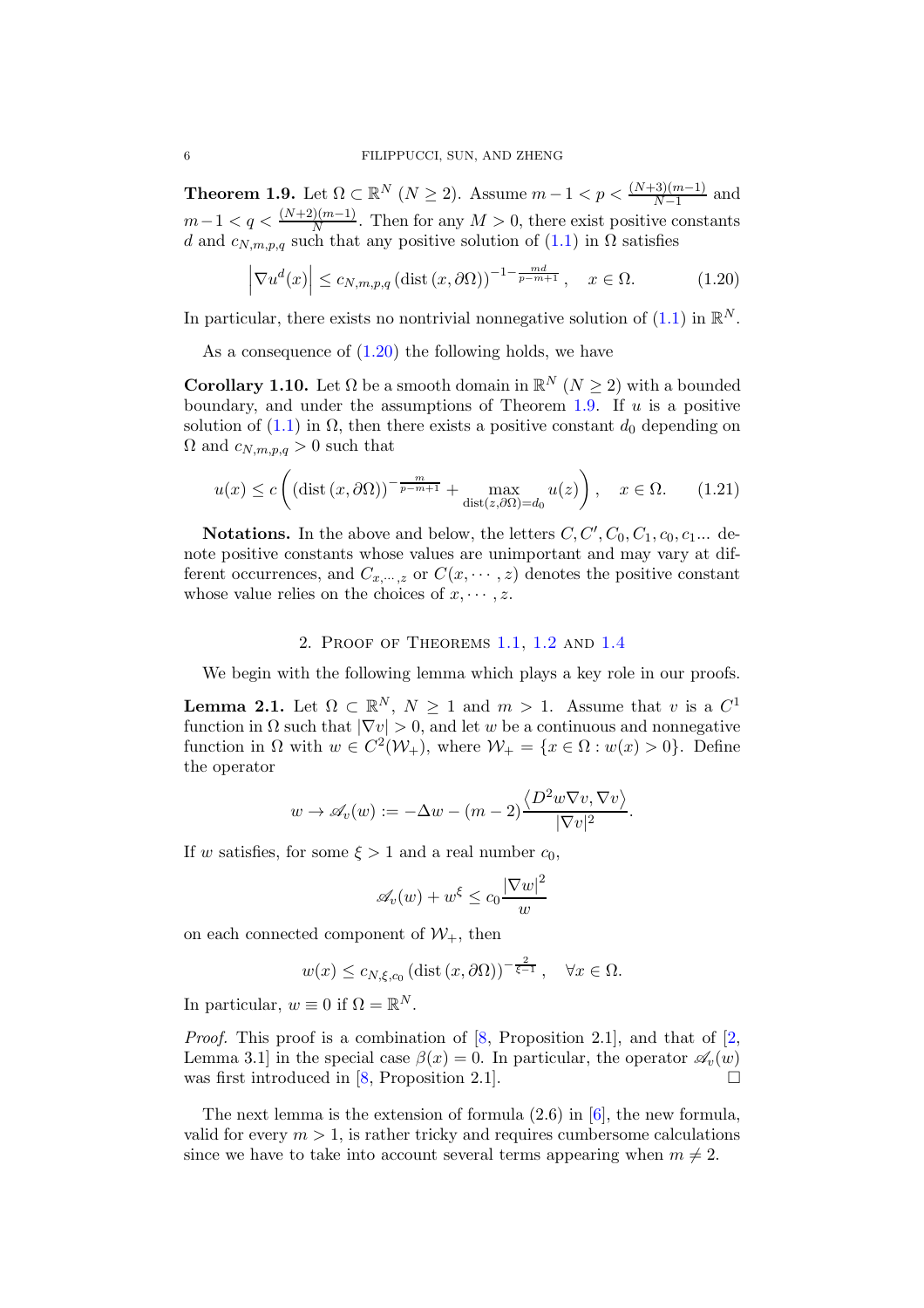**Lemma 2.2.** Assume that v is a nonnegative  $C^{3+\alpha}$  function in  $\Omega$  for some  $\alpha \in (0,1)$ . Let  $z = |\nabla v|^2$ , then we have

$$
\frac{1}{2}\mathscr{A}_{v}(z) + \frac{1}{N}z^{2-m}(\Delta_{m}v)^{2} + z^{1-\frac{m}{2}}\langle\nabla\Delta_{m}v,\nabla v\rangle
$$
\n
$$
\leq \frac{(N+2)(m-2)}{2N}z^{-\frac{m}{2}}\Delta_{m}v\langle\nabla z,\nabla v\rangle + \frac{m-2}{4}\frac{|\nabla z|^{2}}{z}
$$
\n
$$
-\frac{(2N+m-2)(m-2)}{4N}\frac{\langle\nabla z,\nabla v\rangle^{2}}{z^{2}}, \text{ on } \{z>0\}. \tag{2.1}
$$

*Proof.* Using  $z = |\nabla v|^2$ ,  $\nabla z = 2D^2 v \nabla v$ , and

<span id="page-6-4"></span>
$$
\Delta_m v = |\nabla v|^{m-2} \Delta v + (m-2)|\nabla v|^{m-4} \langle D^2 v \nabla v, \nabla v \rangle,
$$

we obtain

$$
\Delta v = z^{1 - \frac{m}{2}} \Delta_m v - \frac{m - 2}{2} \frac{\langle \nabla z, \nabla v \rangle}{z}, \quad \text{on } \{z > 0\}. \tag{2.2}
$$

A routine computation yields that

$$
(\Delta v)^2 = z^{2-m} (\Delta_m v)^2 - (m-2)z^{-\frac{m}{2}} \Delta_m v \langle \nabla z, \nabla v \rangle
$$

$$
+ \frac{(m-2)^2}{4} \frac{\langle \nabla z, \nabla v \rangle^2}{z^2},
$$
(2.3)

<span id="page-6-2"></span>
$$
\nabla \Delta v = z^{1 - \frac{m}{2}} \nabla \Delta_m v - \frac{m - 2}{2} z^{-\frac{m}{2}} \Delta_m v \nabla z + \frac{m - 2}{2} \frac{\langle \nabla z, \nabla v \rangle \nabla z}{z^2} - \frac{m - 2}{2} \frac{\nabla \langle \nabla z, \nabla v \rangle}{z},
$$

and

$$
\langle \nabla \Delta v, \nabla v \rangle = z^{1 - \frac{m}{2}} \langle \nabla \Delta_m v, \nabla v \rangle - \frac{m - 2}{2} z^{-\frac{m}{2}} \Delta_m v \langle \nabla z, \nabla v \rangle + \frac{m - 2}{2} \frac{\langle \nabla z, \nabla v \rangle^2}{z^2} - \frac{m - 2}{2} \frac{\langle \nabla \langle \nabla z, \nabla v \rangle, \nabla v \rangle}{z}.
$$
(2.4)

Noting that

<span id="page-6-1"></span><span id="page-6-0"></span>
$$
\nabla \langle \nabla z, \nabla v \rangle = D^2 z \nabla v + D^2 v \nabla z,
$$

and

$$
\langle D^2 v \nabla z, \nabla v \rangle = \langle D^2 v \nabla v, \nabla z \rangle = \frac{1}{2} |\nabla z|^2,
$$

we get

$$
\langle \nabla \langle \nabla z, \nabla v \rangle, \nabla v \rangle = \langle D^2 z \nabla v, \nabla v \rangle + \frac{1}{2} |\nabla z|^2.
$$
 (2.5)

Combining  $(2.5)$  with  $(2.4)$ , we have

$$
\langle \nabla \Delta v, \nabla v \rangle = z^{1 - \frac{m}{2}} \langle \nabla \Delta_m v, \nabla v \rangle - \frac{m - 2}{2} z^{-\frac{m}{2}} \Delta_m v \langle \nabla z, \nabla v \rangle
$$

$$
+ \frac{m - 2}{2} \frac{\langle \nabla z, \nabla v \rangle^2}{z^2} - \frac{m - 2}{2} \frac{\langle D^2 z \nabla v, \nabla v \rangle}{z}
$$

$$
- \frac{m - 2}{4} \frac{|\nabla z|^2}{z}.
$$
(2.6)

By the Böchner formula, we have

<span id="page-6-3"></span>
$$
\frac{1}{2}\Delta|\nabla v|^2 = |D^2v|^2 + \langle \nabla \Delta v, \nabla v \rangle
$$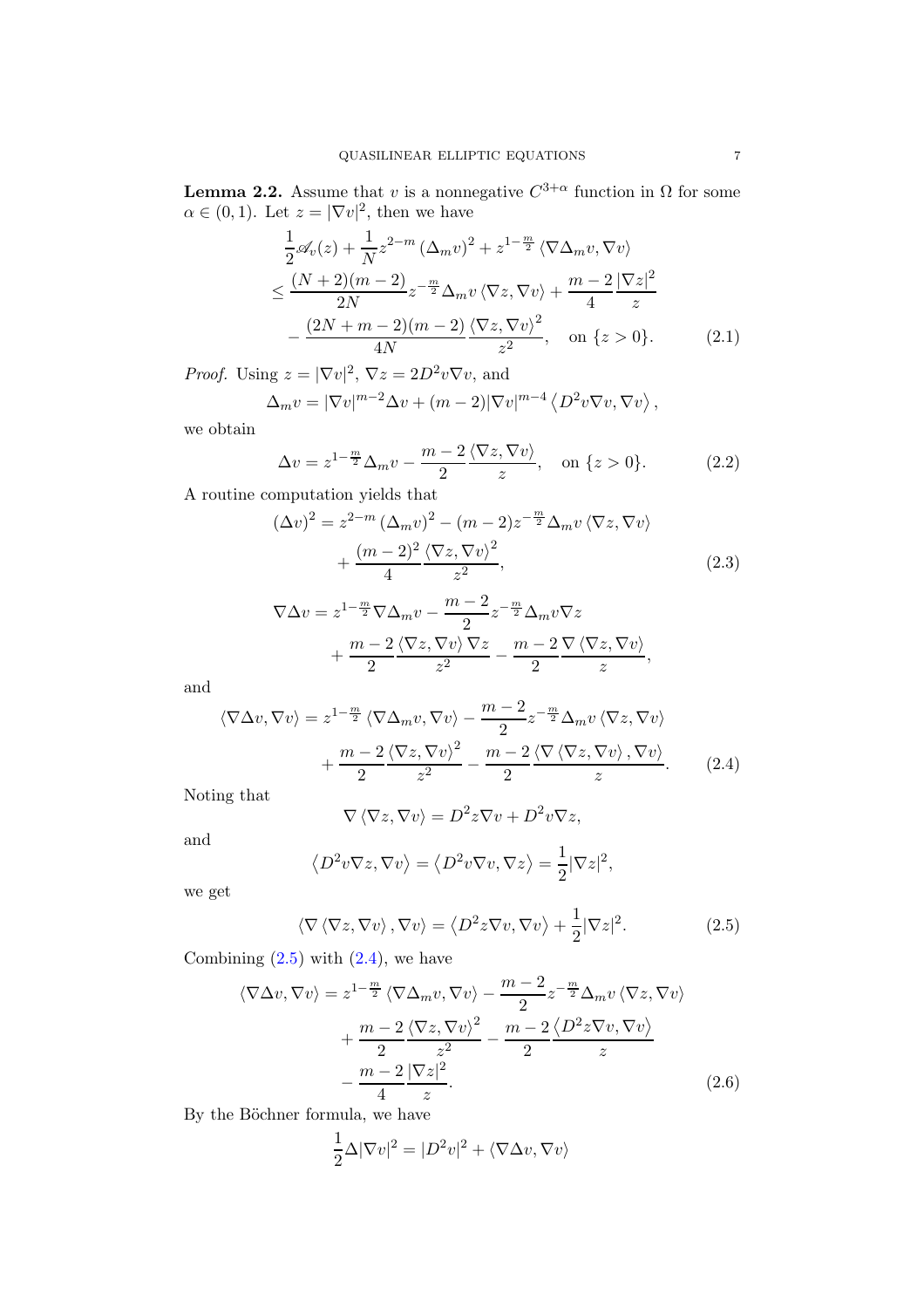<span id="page-7-0"></span>
$$
\geq \frac{1}{N} (\Delta v)^2 + \langle \nabla \Delta v, \nabla v \rangle. \tag{2.7}
$$

Replacing  $(2.3)$  and  $(2.6)$  into  $(2.7)$ , we deduce

$$
\frac{1}{2}\Delta z \ge -\frac{m-2}{2}\frac{\langle D^2 z \nabla v, \nabla v \rangle}{z} + \frac{1}{N}z^{2-m} (\Delta_m v)^2 \n+ z^{1-\frac{m}{2}} \langle \nabla \Delta_m v, \nabla v \rangle - \frac{(N+2)(m-2)}{2N} z^{-\frac{m}{2}} \Delta_m v \langle \nabla z, \nabla v \rangle \n+ \frac{(2N+m-2)(m-2)}{4N} \frac{\langle \nabla z, \nabla v \rangle^2}{z^2} - \frac{m-2}{4} \frac{|\nabla z|^2}{z}.
$$

The above inequality can be rewritten as

$$
\frac{1}{2}\mathscr{A}_{v}(z) + \frac{1}{N}z^{2-m}(\Delta_{m}v)^{2} + z^{1-\frac{m}{2}}\langle\nabla\Delta_{m}v,\nabla v\rangle
$$
\n
$$
\leq \frac{(N+2)(m-2)}{2N}z^{-\frac{m}{2}}\Delta_{m}v\langle\nabla z,\nabla v\rangle + \frac{m-2}{4}\frac{|\nabla z|^{2}}{z}
$$
\n
$$
-\frac{(2N+m-2)(m-2)}{4N}\frac{\langle\nabla z,\nabla v\rangle^{2}}{z^{2}},
$$
\nwhich yields (2.1).

The following Bernstein estimate for solutions of  $(1.1)$  is essential in the proofs of Theorems [1.1,](#page-3-2) [1.2](#page-3-0) and [1.4.](#page-3-1)

**Lemma 2.3.** Assume that u is a  $C^1$  solution of  $(1.1)$  in a domain  $\Omega$ , with  $m > 1$  and  $M, p, q$  arbitrary real numbers. Let  $z = |\nabla u|^2$ . Then for any  $0 < a \leq \frac{1}{N}$  $\frac{1}{N}$  and  $0 < b \leq \frac{M^2}{N}$  $\frac{M^2}{N}$ , there exists a positive constant  $c_1 = c_1(N, M, m, q, a, b)$  such that

$$
\frac{1}{2}\mathscr{A}_u(z) + au^{2p}z^{2-m} + \frac{2M}{N}|u|^{p-1}uz^{\frac{q}{2}-m+2} + bz^{q-m+2} - p|u|^{p-1}z^{2-\frac{m}{2}} \le c_1 \frac{|\nabla z|^2}{z}, \text{ on } \{z > 0\}. \tag{2.8}
$$

*Proof.* By  $(1.1)$ , we have

<span id="page-7-1"></span>
$$
z^{2-m} (\Delta_m u)^2 = u^{2p} z^{2-m} + 2M|u|^{p-1} u z^{\frac{q}{2}-m+2} + M^2 z^{q-m+2},
$$
  

$$
z^{1-\frac{m}{2}} \langle \nabla \Delta_m u, \nabla u \rangle = -p|u|^{p-1} z^{2-\frac{m}{2}} - \frac{Mq}{2} z^{\frac{q-m}{2}} \langle \nabla z, \nabla u \rangle,
$$

and

$$
z^{-\frac{m}{2}}\Delta_m u \langle \nabla z, \nabla u \rangle = -|u|^{p-1} u z^{-\frac{m}{2}} \langle \nabla z, \nabla u \rangle - M z^{\frac{q-m}{2}} \langle \nabla z, \nabla u \rangle.
$$

Inserting these identities into  $(2.1)$ , we arrive

$$
\frac{1}{2} \mathscr{A}_u(z) + \frac{1}{N} u^{2p} z^{2-m} + \frac{2M}{N} |u|^{p-1} u z^{\frac{q}{2} - m + 2} \n+ \frac{M^2}{N} z^{q - m + 2} - p |u|^{p-1} z^{2 - \frac{m}{2}} \n\leq - \frac{(N+2)(m-2)}{2N} |u|^{p-1} u z^{-\frac{m}{2}} \langle \nabla z, \nabla u \rangle \n+ \left( \frac{Mq}{2} - \frac{M(N+2)(m-2)}{2N} \right) z^{\frac{q - m}{2}} \langle \nabla z, \nabla u \rangle + \frac{m - 2}{4} \frac{|\nabla z|^2}{z}
$$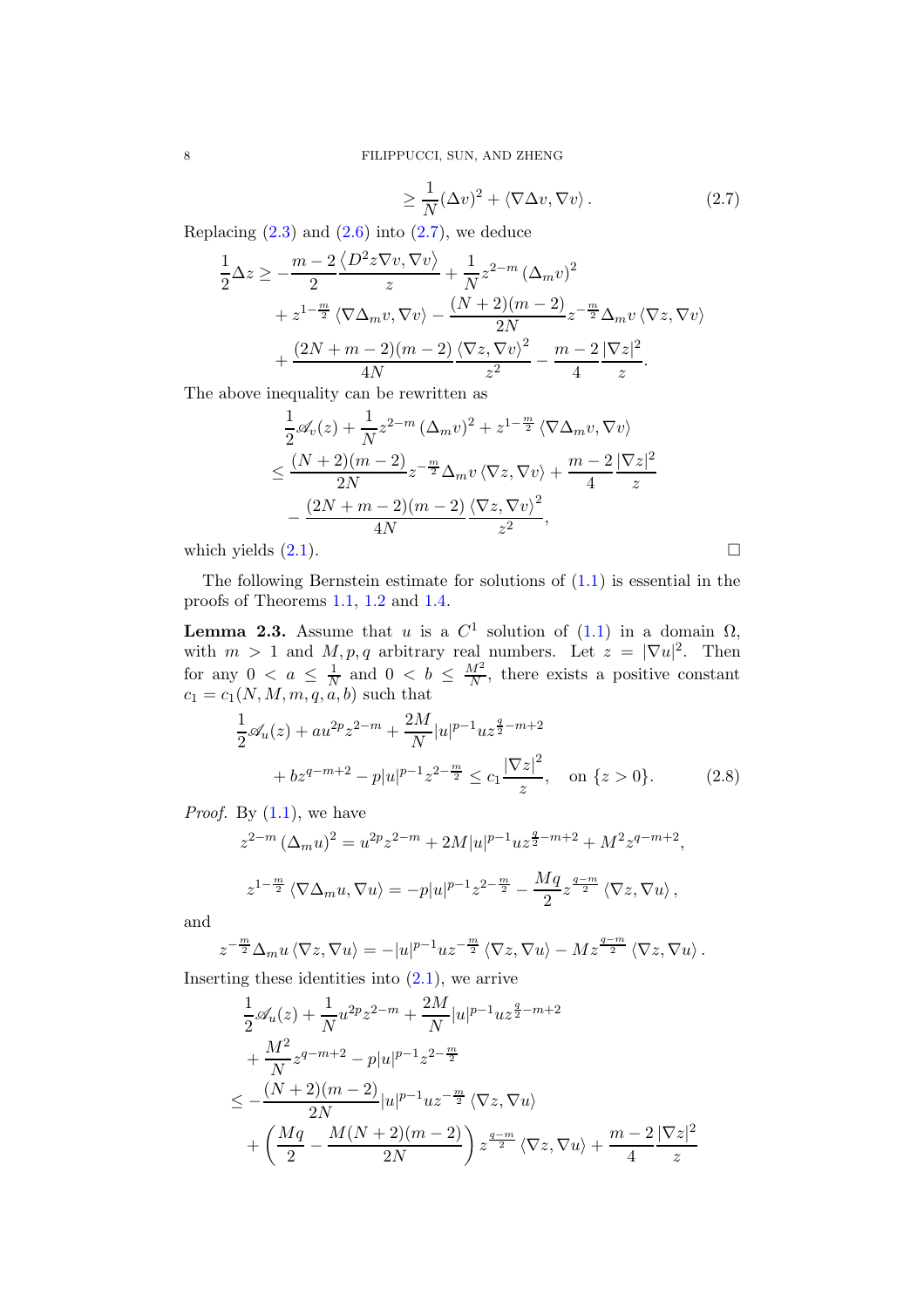$$
-\frac{(2N+m-2)(m-2)}{4N}\frac{\langle \nabla z, \nabla u \rangle^2}{z^2}, \quad \text{on } \{z > 0\}.
$$
 (2.9)

Next we estimate each term in the right-hand side of [\(2.9\)](#page-8-0). By Cauchy-Schwartz inequality and then, thanks to Young inequality, we have for any  $\varepsilon, \varepsilon' > 0$ 

$$
|u|^{p-1}uz^{-\frac{m}{2}}|\langle \nabla z, \nabla u \rangle| \leq \varepsilon u^{2p}z^{2-m} + \frac{1}{4\varepsilon}\frac{|\nabla z|^2}{z},
$$

and

<span id="page-8-0"></span>
$$
z^{\frac{q-m}{2}} |\langle \nabla z, \nabla u \rangle| \le \varepsilon' z^{q-m+2} + \frac{1}{4\varepsilon'} \frac{|\nabla z|^2}{z}.
$$

Note also that

$$
\frac{\langle \nabla z, \nabla u \rangle^2}{z^2} \le \frac{|\nabla z|^2}{z}.
$$
  
Let  $\varepsilon_1 := \frac{(N+2)|m-2|}{2N} \varepsilon$  and  $\varepsilon_2 := \left| \frac{Mq}{2} - \frac{M(N+2)(m-2)}{2N} \right| \varepsilon'$ . We infer that  

$$
\frac{1}{2} \mathscr{A}_u(z) + \left( \frac{1}{N} - \varepsilon_1 \right) u^{2p} z^{2-m} + \frac{2M}{N} |u|^{p-1} u z^{\frac{q}{2} - m + 2}
$$

$$
+ \left( \frac{M^2}{N} - \varepsilon_2 \right) z^{q - m + 2} - p |u|^{p-1} z^{2 - \frac{m}{2}} \le c_1 \frac{|\nabla z|^2}{z},
$$

where  $c_1 = c_1(N, m, \varepsilon_1, \varepsilon_2) > 0$ . Set  $a = \frac{1}{N} - \varepsilon_1$  and  $b = \frac{M^2}{N} - \varepsilon_2$ . Taking  $\varepsilon_1$  and  $\varepsilon_2$  small enough such that  $a, b > 0$ , then  $(2.8)$  follows.

Now we step into the proof of Theorem [1.1.](#page-3-2)

**Proof of Theorem [1.1](#page-3-2).** Let u be a positive solution of  $(1.1)$ . Consider the following change of variables

<span id="page-8-2"></span>
$$
u(x) = \alpha^{\frac{m}{p-m+1}} v(y), \quad y = \alpha x, \quad x \in \Omega,
$$
\n(2.10)

with  $\alpha = M^{-\frac{p-m+1}{(p+1)q - mp}}$ .

Then  $|\nabla v| = |\nabla_y v| = \alpha^{-\frac{p+1}{p-m+1}} |\nabla u|$  and  $\Delta_m v = \alpha^{-\frac{mp}{p-m+1}} \Delta_m u$  so that v is a positive  $C^1$  solution of

<span id="page-8-3"></span>
$$
-\Delta_m v = |v|^{p-1}v + |\nabla v|^q \quad \text{in } \Omega_\alpha,
$$
\n(2.11)

where  $\Omega_{\alpha} := \{y \in \mathbb{R}^{N} : y = \alpha x, x \in \Omega\}.$ Let  $z = |\nabla v|^2$ , so that  $(2.8)$  becomes

$$
\frac{1}{2}\mathscr{A}_v(z) + av^{2p}z^{2-m} + \frac{2}{N}|v|^{p-1}vz^{\frac{q}{2}-m+2} \n+ bz^{q-m+2} - p|v|^{p-1}z^{2-\frac{m}{2}} \le c_1 \frac{|\nabla z|^2}{z}, \text{ on } \{z > 0\},\
$$

indeed v is a positive solution of  $(1.1)$  with  $M = 1$ . In turn

<span id="page-8-1"></span>
$$
\frac{1}{2}\mathscr{A}_v(z) + av^{2p}z^{2-m} + bz^{q-m+2}
$$

$$
-p|v|^{p-1}z^{2-\frac{m}{2}} \le c_1 \frac{|\nabla z|^2}{z}, \quad \text{on } \{z > 0\},\tag{2.12}
$$

with  $0 < a, b \leq \frac{1}{N}$  $\frac{1}{N}$  as in [\(2.8\)](#page-7-1) and  $c_1 = c_1(N, m, q, a, b)$ .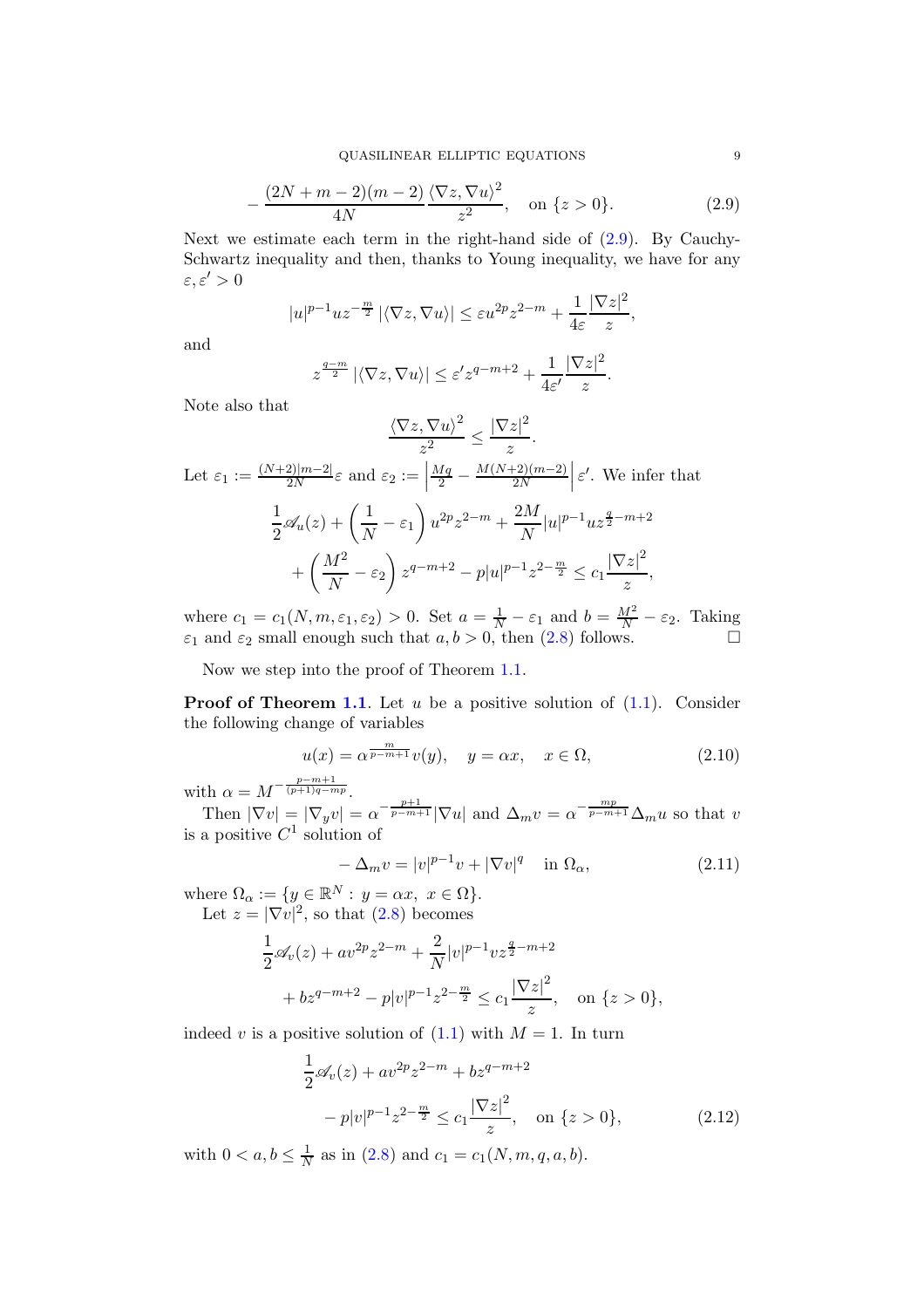Suppose  $q > \frac{mp}{p+1}$ . In this case, it immediately follows that  $q - m + 2 > 1$ by conditions assumed on p. By Young inequality with exponents  $2p/(p-1)$ and  $2p/(p+1)$ , for  $\varepsilon_3 > 0$ , we have

$$
p|v|^{p-1}z^{2-\frac{m}{2}}=p|v|^{p-1}z^{\frac{(2-m)(p-1)}{2p}}z^{1+\frac{2-m}{2p}}\leq\varepsilon_3v^{2p}z^{2-m}+c_2z^{\frac{2p+2-m}{p+1}}.
$$

Since  $2p > m-2$  and  $q(p+1) > mp$ , a further application of Young inequality with exponents  $(q - m + 2)(p + 1)/(2p + 2 - m)$  and its conjugate, gives, for  $\varepsilon_4 > 0$ ,

$$
c_2 z^{\frac{2p+2-m}{p+1}} \le \varepsilon_4 z^{q-m+2} + c_3,
$$

where  $c_2 = c_2(p, \varepsilon_3) > 0$  and  $c_3 = c_3(m, p, q, c_2, \varepsilon_4) > 0$ . Hence by  $(2.12)$ ,

$$
\frac{1}{2}\mathscr{A}_v(z) + A_1 v^{2p} z^{2-m} + A_2 z^{q-m+2} \le c_1 \frac{|\nabla z|^2}{z} + c_3,
$$

where  $A_1 = a - \varepsilon_3$  and  $A_2 = b - \varepsilon_4$ . Taking  $\varepsilon_3$  and  $\varepsilon_4$  small enough such that  $A_1, A_2 > 0$ , then

$$
\frac{1}{2} \mathcal{A}_v(z) + A_2 z^{q-m+2} \le c_1 \frac{|\nabla z|^2}{z} + c_3.
$$

Letting  $\widetilde{z} =$  $\sqrt{2}$  $z - \left(\frac{c_3}{A_2}\right)$  $A_2$  $\frac{1}{q-m+2}$ , thus  $z \geq \tilde{z}$ , and being  $q - m + 2 > 1$ , we + obtain

$$
\frac{1}{2}\mathscr{A}_v(\widetilde{z}) + A_2 \widetilde{z}^{q-m+2} \le c_1 \frac{|\nabla \widetilde{z}|^2}{\widetilde{z}}, \quad \text{on } \left\{ z > \left(\frac{c_3}{A_2}\right)^{\frac{1}{q-m+2}} \right\}.
$$

Using Lemma [2.1,](#page-5-2) we derive

<span id="page-9-0"></span>
$$
\widetilde{z}(y) \le c_4 \left(\text{dist}\left(y, \partial \Omega_{\alpha}\right)\right)^{-\frac{2}{q-m+1}},
$$

where  $c_4 = c_4(m, q, c_1, A_2) > 0$ , and being  $\tilde{z} = |\nabla v(y)|^2 - c$ ,  $c > 0$ , using that  $(a + b)^{1/2} \le a^{1/2} + b^{1/2}$ , it follows that

$$
|\nabla v(y)| \le c_4' \left( 1 + \left( \text{dist} \left( y, \partial \Omega_\alpha \right) \right)^{-\frac{1}{q - m + 1}} \right), \quad y \in \Omega_\alpha. \tag{2.13}
$$

In view of the change of variables  $(2.10)$ , we finally obtain  $(1.10)$ .

Now consider the case  $\Omega = \mathbb{R}^N$  and assume that u is a positive solution of [\(1.1\)](#page-0-0) in  $\mathbb{R}^N$ . Fix  $y \in \mathbb{R}^N$  such that  $|y| < 2n$ . Using  $(2.13)$  with  $\Omega_{\alpha} = B_{2n}(0)$ , we see

$$
|\nabla v(y)| \leq c'_4 \left(1 + (2n - |y|)^{-\frac{1}{q - m + 1}}\right), \quad y \in B_{2n}(0).
$$

Taking  $n \to \infty$  yields

$$
|\nabla v(y)| \le c_4', \quad y \in \mathbb{R}^N,
$$

so that  $(1.11)$  follows immediately thanks to the change of variables.  $\Box$ 

**Proof of Theorem [1.2](#page-3-0).** Let u be a positive solution of  $(1.1)$  and let v be the function defined in [\(2.10\)](#page-8-2) where now  $\Omega = \Omega_{\alpha} = \mathbb{R}^{N}$ . If  $z = |\nabla v|^2$ , since we have max  $\left\{m-1,\frac{m}{2}\right\}$  $\left\{\frac{m}{2}\right\}$  <  $q < \frac{mp}{p+1}$ , then for any  $\varepsilon_5 > 0$ , we have

$$
pv^{p-1}z^{2-\frac{m}{2}}=pv^{p-1}z^{\frac{(2-m)(2q-m)}{2q}}z^{\frac{m(q-m+2)}{2q}}\leq \varepsilon_5z^{q-m+2}+c_5v^{\frac{2q(p-1)}{2q-m}}z^{2-m},
$$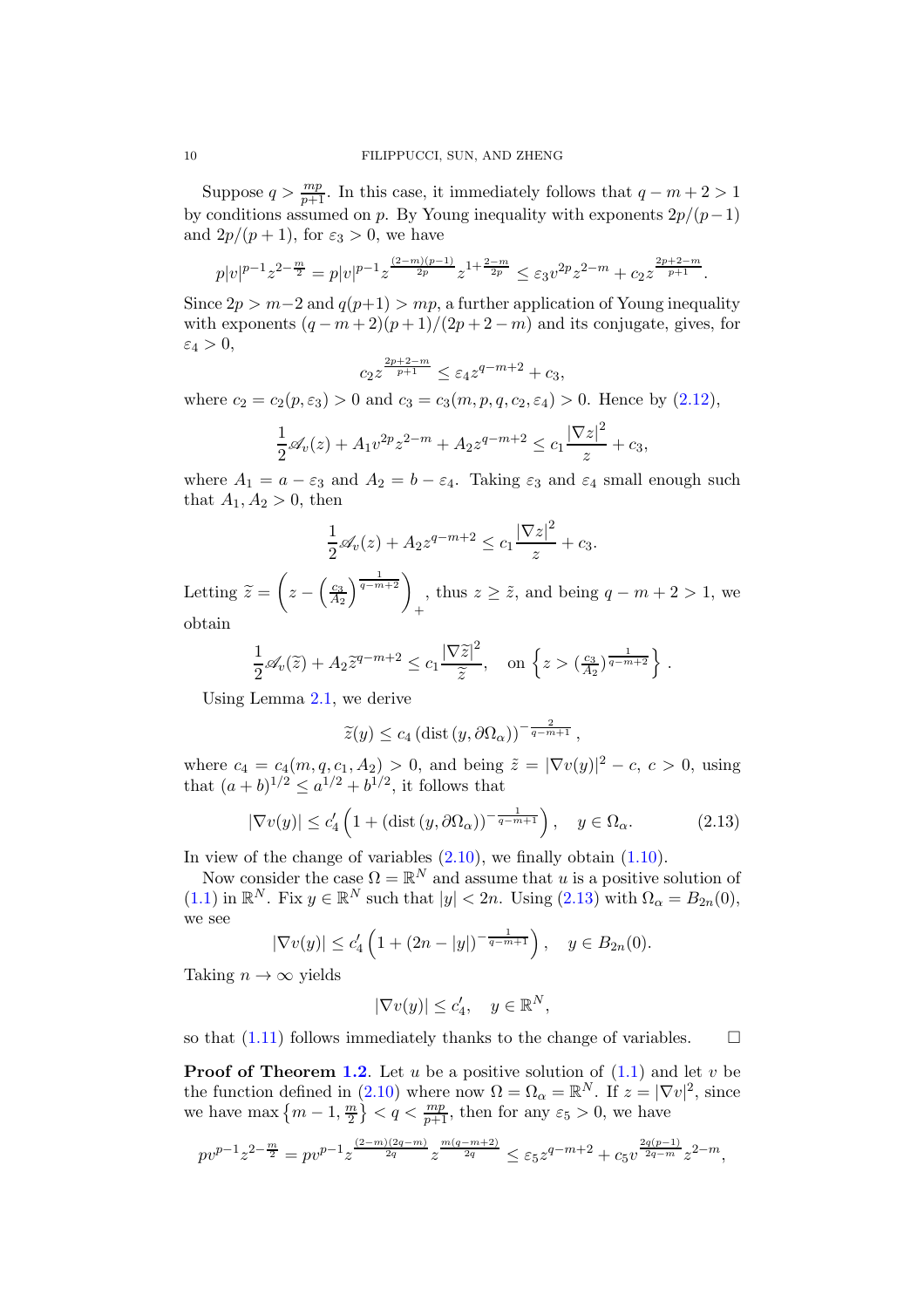where  $c_5 = c_5(m, p, q, \varepsilon_5) > 0$ . Inserting this inequality into [\(2.12\)](#page-8-1), we obtain

$$
\frac{1}{2}\mathscr{A}_v(z) + v^{2p}z^{2-m}\left(a - c_5v^{\frac{2mp-2q(p+1)}{2q-m}}\right) + A_3z^{q-m+2} \le c_1\frac{|\nabla z|^2}{z},
$$

where  $A_3 = b - \varepsilon_5$  with  $\varepsilon_5$  small enough such that  $A_3 > 0$ . If

$$
\max v \le c_{N,m,p,q} := \left(\frac{a}{c_5}\right)^{\frac{2q-m}{2mp-2q(p+1)}}
$$

,

which is equivalent to  $(1.12)$  by virtue of  $(2.10)$ , we get

$$
\frac{1}{2}\mathscr{A}_v(z) + A_3 z^{q-m+2} \le c_1 \frac{|\nabla z|^2}{z}.
$$

From Lemma [2.1,](#page-5-2) applied with  $\xi = q - m + 2 > 1$ , we conclude that  $z \equiv 0$  in  $\mathbb{R}^N$ , in turn v is identically constant and thus  $v \equiv 0$  in  $\mathbb{R}^N$  from the equation  $(2.11).$  $(2.11).$ 

**Proof of Theorem [1.4](#page-3-1).** Let u be a positive solution of  $(1.1)$  in  $\Omega$  and let  $q = \frac{mp}{p+1}$  by assumption. Consider the auxiliary function  $\Phi$  defined for  $Z > 0$ by

$$
\Phi(Z) = u^{p} Z^{2-m} + B Z^{q-m+2} - \sqrt{\frac{p}{a}} u^{\frac{p-1}{2}} Z^{2-\frac{m}{2}}.
$$

In particular  $\Phi(Z) = Z^{2-m} \psi(Z)$  where

$$
\psi(Z) = u^{p} + BZ^{\frac{mp}{p+1}} - \sqrt{\frac{p}{a}} u^{\frac{p-1}{2}} Z^{\frac{m}{2}}
$$

with

$$
\psi(0) = u^p > 0
$$
 and  $\psi'(Z) = \frac{mBp}{p+1} Z^{\frac{m}{2}-1} \left[ Z^{\frac{m(p-1)}{2(p+1)}} - \frac{p+1}{2\sqrt{ap}} u^{\frac{p-1}{2}} \right],$ 

so that  $\psi(Z)$  achieves its minimum at

$$
Z_0 = \left(\frac{p+1}{2B\sqrt{ap}}\right)^{\frac{2(p+1)}{m(p-1)}} u^{\frac{p+1}{m}} > 0,
$$

and

$$
\psi(Z) \ge \psi(Z_0) = \left[1 - \frac{p-1}{(4ap)^{\frac{p}{p-1}}} \left(\frac{p+1}{B}\right)^{\frac{p+1}{p-1}}\right]u^p.
$$

Denoting

$$
M_+=\frac{(p+1)(p-1)^{\frac{p-1}{p+1}}}{(4ap)^{\frac{p}{p+1}}}>0,
$$

we obtain that if  $B \geq M_+$ , then  $\psi(Z_0) \geq 0$  yielding  $\psi(Z) \geq 0$  for all  $Z > 0$ and consequently  $\Phi(Z) \geq 0$  for all  $Z > 0$ .

Now consider inequality [\(2.8\)](#page-7-1) for u positive in the set where  $|\nabla u| \neq 0$ . If  $M > aNM_+$ , we have

$$
\frac{1}{2}\mathscr{A}_u(z) + a\left(u^p z^{1-\frac{m}{2}} + M_+ z^{1+\frac{q-m}{2}}\right)^2
$$
  
+  $(b - aM_+^2)z^{q-m+2} - pu^{p-1}z^{2-\frac{m}{2}} \le c_1 \frac{|\nabla z|^2}{z}.$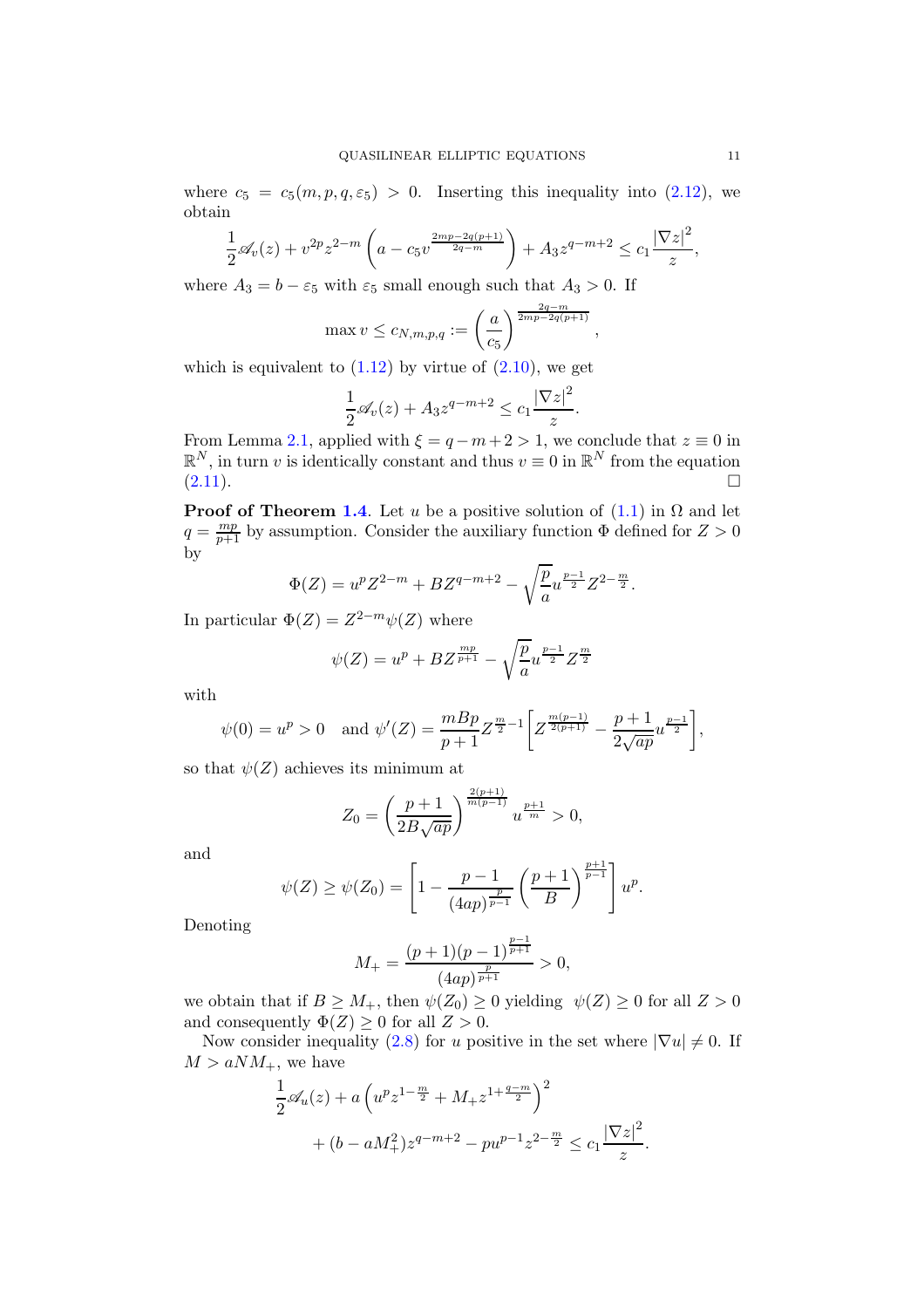We claim that

<span id="page-11-0"></span>
$$
a\left(u^p z^{1-\frac{m}{2}} + M_+ z^{1+\frac{q-m}{2}}\right)^2 - pu^{p-1} z^{2-\frac{m}{2}} \ge 0. \tag{2.14}
$$

Indeed, noting that for any  $B \geq M_+$ , we have

$$
(u^p |\nabla u|^{2-m} + B |\nabla u|^{q-m+2})^2 - \frac{p}{a} u^{p-1} |\nabla u|^{4-m}
$$
  
=  $\left( u^p |\nabla u|^{2-m} + B |\nabla u|^{q-m+2} + \sqrt{\frac{p}{a}} u^{\frac{p-1}{2}} |\nabla u|^{2-\frac{m}{2}} \right) \cdot \Phi(|\nabla u|) \ge 0,$ 

where  $0 < a \leq \frac{1}{N}$  $\frac{1}{N}$ , then [\(2.14\)](#page-11-0) immediately follows choosing  $B = M_{+}$ , being  $z=|\nabla u|^2.$ 

Consequently,

$$
\frac{1}{2}\mathscr{A}_u(z) + (b - aM_+^2)z^{q-m+2} \le c_1 \frac{|\nabla z|^2}{z}.
$$

Letting  $aM_+^2 < b \leq \frac{M^2}{N}$  $\frac{M^2}{N}$  and using again Lemma [2.1,](#page-5-2) with  $\xi = q - m + 2 > 1$ , we obtain

$$
|\nabla u(x)| \le c_{N,M,a,m,p,q} (\text{dist}(x,\partial \Omega))^{-\frac{1}{q-m+1}},
$$
  
(1.14) via  $q = \frac{mp}{p+1}$ .

which is exactly [\(1.14\)](#page-3-6) via  $q = \frac{mp}{n+1}$ 

## 3. Proof of Theorems [1.5,](#page-4-1) [1.6](#page-4-2) and [1.7](#page-4-0)

<span id="page-11-5"></span>**Proposition 3.1.** (A). Let  $M \geq 0$ ,  $m > 1$ ,  $q \geq 0$  and either  $N \leq m$  and  $p > 0$  or  $N > m$  and  $0 < p \leq \frac{N(m-1)}{N-m}$ . Then, there exist no positive solutions of  $(1.1)$  in  $\mathbb{R}^N \setminus \overline{B}_R$  for  $R > 0$ .

(B). Let  $M > 0$ ,  $m > 1$ ,  $N > 1$ ,  $p \ge 0$  and  $m - 1 < q \le \frac{N(m-1)}{N-1}$  $\frac{(m-1)}{N-1}$ , then there exist no positive radial solutions of [\(1.1\)](#page-0-0) in  $\mathbb{R}^N \setminus \overline{B}_R$  for  $R \geq 0$ .

(C). Let  $N > m$ ,  $m > 1$ ,  $M \ge 0$ ,  $q \ge 0$ ,  $p > \frac{N(m-1)}{N-m}$  and let  $u = u(|x|) =$  $u(r)$  be a positive radial solution of  $(1.1)$  in  $\mathbb{R}^N \setminus \overline{B}_R$ . Then, there exists  $\rho > R$  such that

<span id="page-11-2"></span><span id="page-11-1"></span>
$$
u(r) \le c_0 r^{-\frac{m}{p-m+1}}, \quad r > \rho,
$$
\n(3.1)

with 
$$
c_0 = \left[2N\left(1 - 2^{-\frac{m}{m-1}}\right)^{-(m-1)}\left(\frac{m}{p-m+1}\right)^{m-1}\right]^{\frac{1}{p-m+1}}
$$
 and  

$$
|u_r(r)| \le c_0 \frac{N-m}{m-1} r^{-\frac{p+1}{p-m+1}}, \quad r > \rho.
$$
 (3.2)

(D). Let  $N > 1$ ,  $m > 1$ ,  $M > 0$ ,  $p \ge 0$ ,  $q > \frac{N(m-1)}{N-1}$ , and let  $u(x) = u(r)$ be a positive radial solution of  $(1.1)$  in  $\mathbb{R}^N \setminus \overline{B}_R$ . There exists  $\rho > 2R$  such that

<span id="page-11-4"></span><span id="page-11-3"></span>
$$
|u_r(r)| \le c_1 r^{-\frac{1}{q-m+1}}, \quad r > \frac{\rho}{2}, \tag{3.3}
$$

with 
$$
c_1 = \left(\frac{q(N-1)-N(m-1)}{M(q-m+1)}\right)^{\frac{1}{q-m+1}}
$$
. Moreover, if  $\frac{N(m-1)}{N-1} < q < m$   

$$
u(r) \le c_1 \frac{q-m+1}{m-q} r^{-\frac{m-q}{q-m+1}}, \quad r > \frac{\rho}{2}.
$$
 (3.4)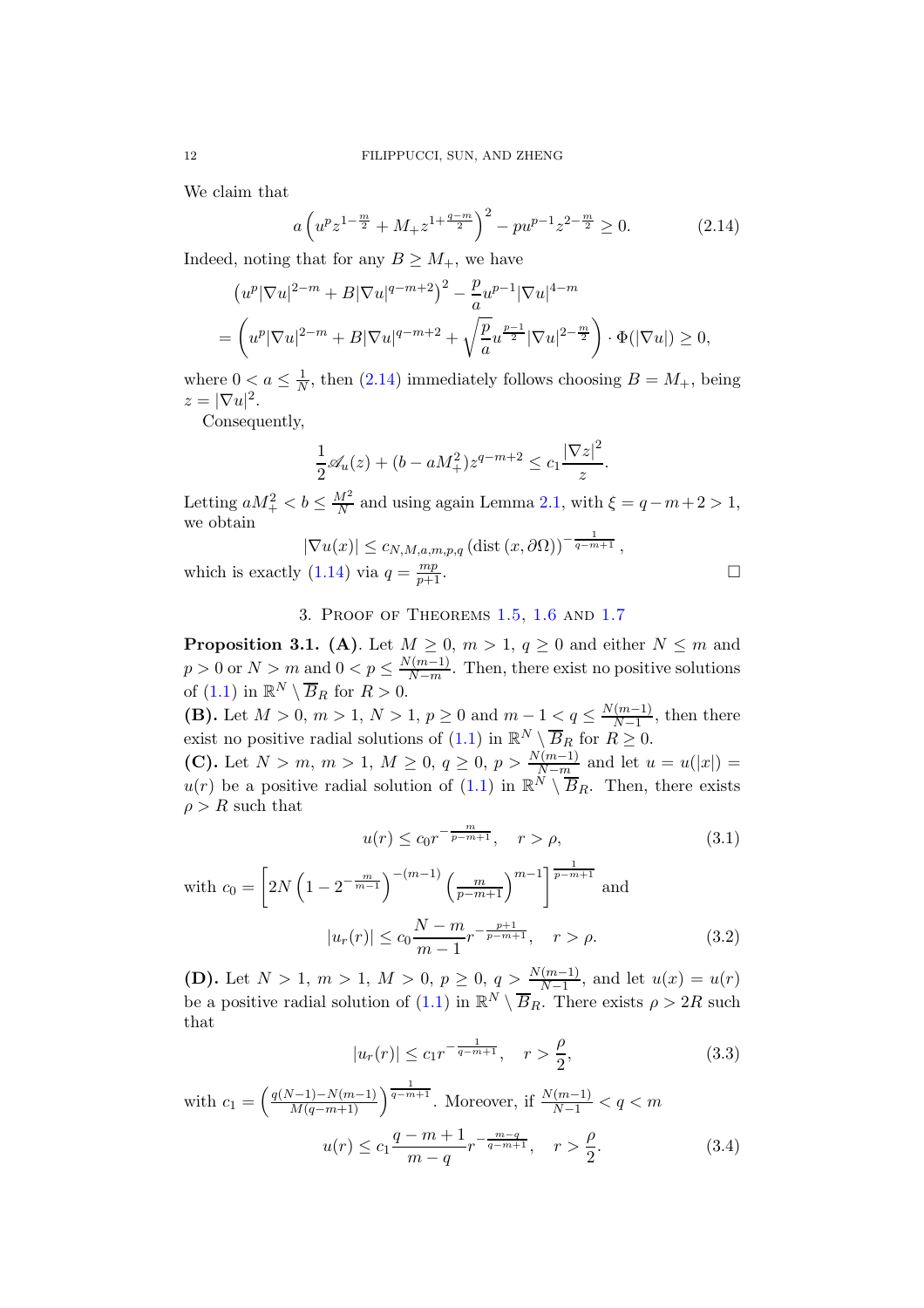*Proof.* (A): When  $M \geq 0$ , every solution u of [\(1.1\)](#page-0-0) satisfies the inequality  $-\Delta_m u \geq |u|^{p-1}u$ , in  $\mathbb{R}^N \setminus \overline{B}_R$ .

Then, assertion (A) follows by Theorems 3.3 (iii) and 3.4 (ii) of [\[3\]](#page-24-2) and Theorem  $I'$  in  $[33]$ .

(B): Let u be a radial positive solution of  $(1.1)$  in  $\mathbb{R}^N \setminus \overline{B}_R$ ,  $R \ge 0$ . Thus,  $u = u(r) = u(|x|)$  satisfies  $(1.1)$  in the radial form, that is

$$
-r^{1-N} (r^{N-1}|u_r|^{m-2}u_r)_r = u^p + M |u_r|^q, \quad r > R. \tag{3.5}
$$

It follows that  $r \mapsto w(r) := -r^{N-1} |u_r|^{m-2} u_r$  is strictly increasing on  $(R, \infty)$ , thus it admits a limit  $l \in (-\infty, \infty]$ . If  $l \leq 0$ , then  $u_r(r) > 0$  on  $(R, \infty)$ . Hence  $u(r) \ge u(s_0) := c > 0$  for some  $s_0 > R$  and for all  $r \ge s_0$ , so that

<span id="page-12-0"></span>
$$
(r^{N-1}u_r^{m-1})_r \le -c^p r^{N-1}, \quad r \ge s_0,
$$

in turn, by integration form s to r, with  $s_0 < s < r$ , we arrive to

$$
(u_r(r))^{m-1} \le \frac{s^{N-1}}{r^{N-1}} (u_r(s))^{m-1} - \frac{c^p}{N} \left(r - \frac{s^N}{r^{N-1}}\right),
$$

which implies  $u_r(r) \to -\infty$ , thus  $u(r) \to -\infty$  as  $r \to \infty$ , a contradiction. Therefore,  $w(r) \to l \in (0,\infty]$  as  $r \to \infty$  and there exists  $r_l > R$  such that  $u_r(r) < 0$  on  $(r_l, \infty)$ , so that  $w = r^{N-1} |u_r|^{m-1} > 0$  on  $(r_l, \infty)$ . By  $(3.5)$ , we have for  $M > 0$ 

<span id="page-12-2"></span><span id="page-12-1"></span>
$$
w_r \ge Mr^{-\frac{(N-1)(q-m+1)}{m-1}} w^{\frac{q}{m-1}},
$$

yielding

$$
\left(w^{-\frac{q-m+1}{m-1}}\right)_r \le -\frac{q-m+1}{m-1}Mr^{-\frac{(N-1)(q-m+1)}{m-1}}.\tag{3.6}
$$

Integrating [\(3.6\)](#page-12-1) on  $(s,r)$  with  $s > r_l$ , if  $q = \frac{N(m-1)}{N-1}$  $\frac{(m-1)}{N-1}$ , we obtain

<span id="page-12-3"></span>
$$
w^{-\frac{1}{N-1}}(r) - w^{-\frac{1}{N-1}}(s) \le -\frac{M}{N-1}\ln\frac{r}{s},\tag{3.7}
$$

while if  $q < \frac{N(m-1)}{N-1}$ , we have

$$
w^{-\frac{q-m+1}{m-1}}(r) - w^{-\frac{q-m+1}{m-1}}(s)
$$
  

$$
\leq -\frac{M(q-m+1)}{N(m-1) - q(N-1)} \left(r^{\frac{N(m-1) - q(N-1)}{m-1}} - s^{\frac{N(m-1) - q(N-1)}{m-1}}\right).
$$
 (3.8)

Letting  $r \to \infty$ , we obtain that both right-hand sides of [\(3.7\)](#page-12-2) and [\(3.8\)](#page-12-3) tend to  $-\infty$ , being  $N(m-1) - q(N-1) > 0$ , namely

$$
w^{-\frac{1}{N-1}}(r), w^{-\frac{q-m+1}{m-1}}(r) \to \infty \text{ as } r \to \infty.
$$

This contradicts  $\lim_{r \to \infty} w(r) = l > 0$ , concluding the proof of (B).

(C): Let  $u(x) = u(r)$  be a positive radial solution of [\(1.1\)](#page-0-0) in  $\mathbb{R}^N \setminus \overline{B}_R$ . Arguing as in (B), there exists  $r_l > R$  such that  $u_r(r) < 0$  on  $(r_l, \infty)$ . By  $(3.5)$ , being  $M \geq 0$ , we have for  $r > \rho_1 := 2r_l$ 

$$
r^{N-1} |u_r(r)|^{m-1} \ge \int_{\frac{r}{2}}^r \tau^{N-1} u^p(\tau) d\tau \ge \frac{r^N u^p(r)}{N} \left(1 - \frac{1}{2^N}\right) \ge \frac{r^N u^p(r)}{2N},
$$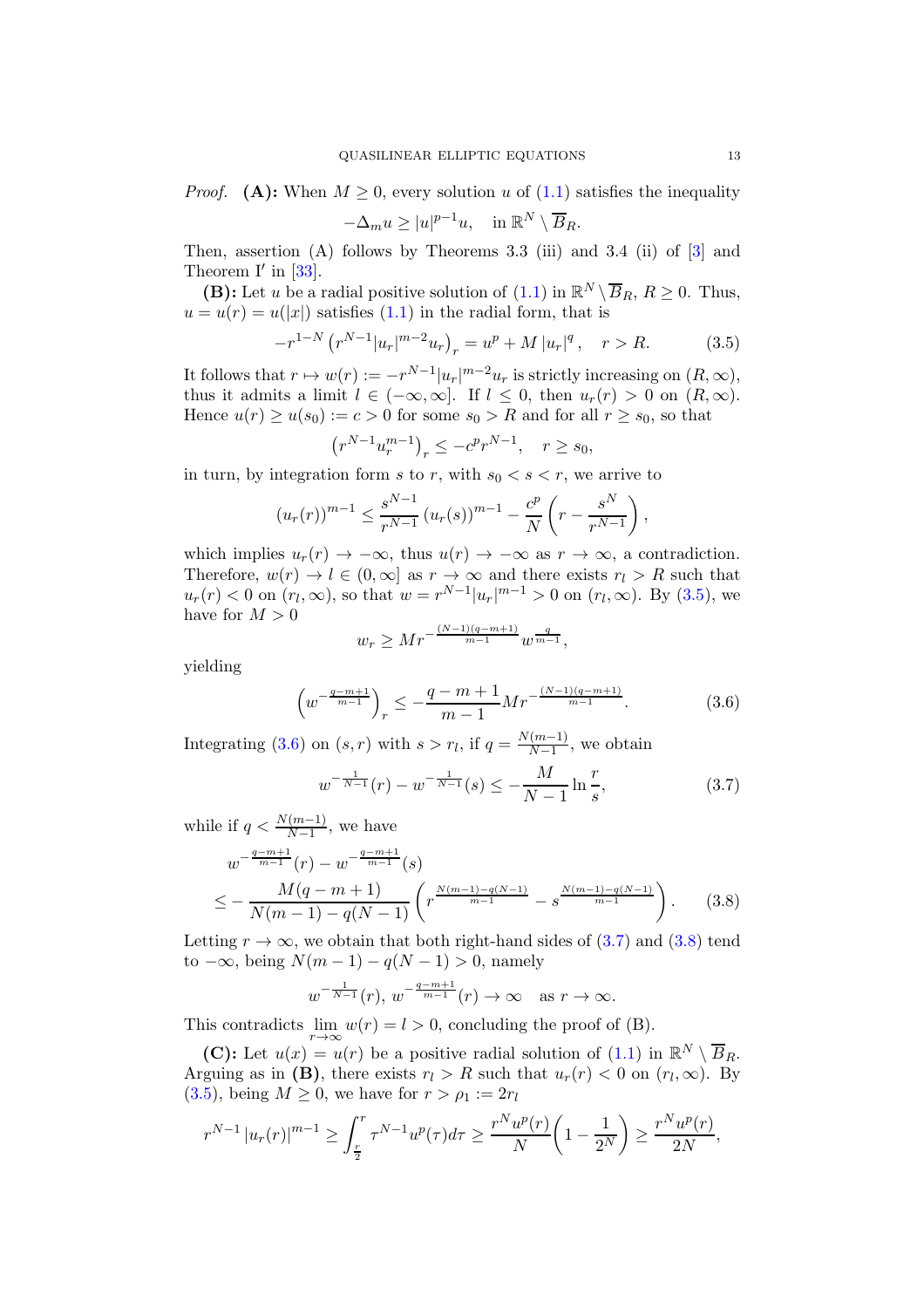yielding

$$
\left(u^{-\frac{p-m+1}{m-1}}\right)_r \ge \frac{p-m+1}{m-1} \left(\frac{r}{2N}\right)^{\frac{1}{m-1}}.\tag{3.9}
$$

Integrating  $(3.9)$  on  $\left(\frac{r}{2}\right)$  $(\frac{r}{2}, r)$  we obtain

<span id="page-13-1"></span><span id="page-13-0"></span>
$$
u(r) \le c_0 r^{-\frac{m}{p-m+1}}, \quad r > 2\rho_1,\tag{3.10}
$$

with  $c_0 = (2N)^{\frac{1}{p-m+1}} \left(1 - 2^{-\frac{m}{m-1}}\right)^{-\frac{m-1}{p-m+1}} \left(\frac{m}{p-m+1}\right)$  $\frac{m}{p-m+1}$  $\Big)^{\frac{m-1}{p-m+1}}$ , which yields [\(3.1\)](#page-11-1). To prove [\(3.2\)](#page-11-2), we set  $v(t) = u(t^{-\frac{m-1}{N-m}})$  with  $t \in$  $\sqrt{2}$  $0, \rho_1^{-\frac{N-m}{m-1}}$  $\setminus$ . By [\(3.10\)](#page-13-1) we see that  $v(t) \rightarrow 0$  as  $t \rightarrow 0^+$ . By [\(3.5\)](#page-12-0), using that  $v_t(t) =$  $-\frac{m-1}{N-m}u_r(r)r^{\frac{N-1}{m-1}}$ , and  $r=t^{-\frac{m-1}{N-m}}$ , we obtain  $2(N-1)$  $\sqrt{ }$ 1

$$
v_{tt}(t) = \frac{m-1}{(N-m)^2} r^{\frac{2(N-1)}{m-1}} \left[ (m-1)u_{rr} + \frac{N-1}{r} u_r \right]
$$
  
= 
$$
\frac{m-1}{(N-m)^2} r^{\frac{(3-m)(N-1)}{m-1}} |u_r|^{2-m} (r^{N-1}|u_r|^{m-2} u_r)_r \le 0.
$$

Using mean value theorem in  $(0, t)$ , we derive, being  $v_t$  is increasing since  $u_r < 0$ ,

$$
v_t(t) \le \frac{v(t)}{t},
$$

so that, replacing the expression of  $v_t$ , we obtain the following

$$
|u_r(r)| \le \frac{N-m}{m-1} t^{\frac{N-1}{N-m}} \frac{v(t)}{t} = \frac{N-m}{m-1} \frac{v(t)}{t^{\frac{m-1}{N-m}}} = \frac{N-m}{m-1} \frac{u(r)}{r}, \qquad r > 2\rho_1,
$$

so that, using [\(3.1\)](#page-11-1) with  $\rho = 2\rho_1$ , then [\(3.2\)](#page-11-2) follows immediately.

**(D):** Let u be a radial positive solution of [\(1.1\)](#page-0-0) in  $\mathbb{R}^N \setminus \overline{B}_R$ ,  $R > 0$ . Arguing as in the first part of (B), but now assuming  $q > \frac{N(m-1)}{N-1}$ , inequality [\(3.8\)](#page-12-3) is still valid, so that letting  $r \to \infty$  on both sides of [\(3.8\)](#page-12-3), we obtain that there exists  $\rho$  such that for all  $s > \frac{\rho}{2}$ 

$$
l^{-\frac{q-m+1}{m-1}}-w^{-\frac{q-m+1}{m-1}}(s)\leq -\frac{M(q-m+1)}{q(N-1)-N(m-1)}s^{-\frac{q(N-1)-N(m-1)}{m-1}},
$$

hence

$$
w(s) \le \left(\frac{q(N-1) - N(m-1)}{M(q-m+1)}\right)^{\frac{m-1}{q-m+1}} s^{\frac{q(N-1) - N(m-1)}{q-m+1}}, \quad s > \frac{\rho}{2},
$$

thus, form  $w(r) = r^{N-1} |w_r(r)|^{m-1}$  we get

$$
|u_r(r)| \le \left(\frac{q(N-1)-N(m-1)}{M(q-m+1)}\right)^{\frac{1}{q-m+1}} r^{-\frac{1}{q-m+1}}, \quad r > \frac{\rho}{2},
$$

which yields [\(3.3\)](#page-11-3). Then [\(3.4\)](#page-11-4) follows by integrating (3.3) from r to  $\infty$ .  $\Box$ 

**Proof of Theorem [1.5](#page-4-1).** Let u be a positive supersolution of  $(1.1)$  in  $\overline{B}_{I}^{c}$ R for some  $R > 0$ . By Proposition [3.1](#page-11-5) (A), we know that when  $M \geq 0$ , the result is valid, even in a larger range for  $p$ . Thus, let us deal with the remaining case  $M < 0$  and  $N = m$  with  $p > m - 1$  or  $N > m$  with  $m-1 < p < \frac{N(m-1)}{N-m}$ .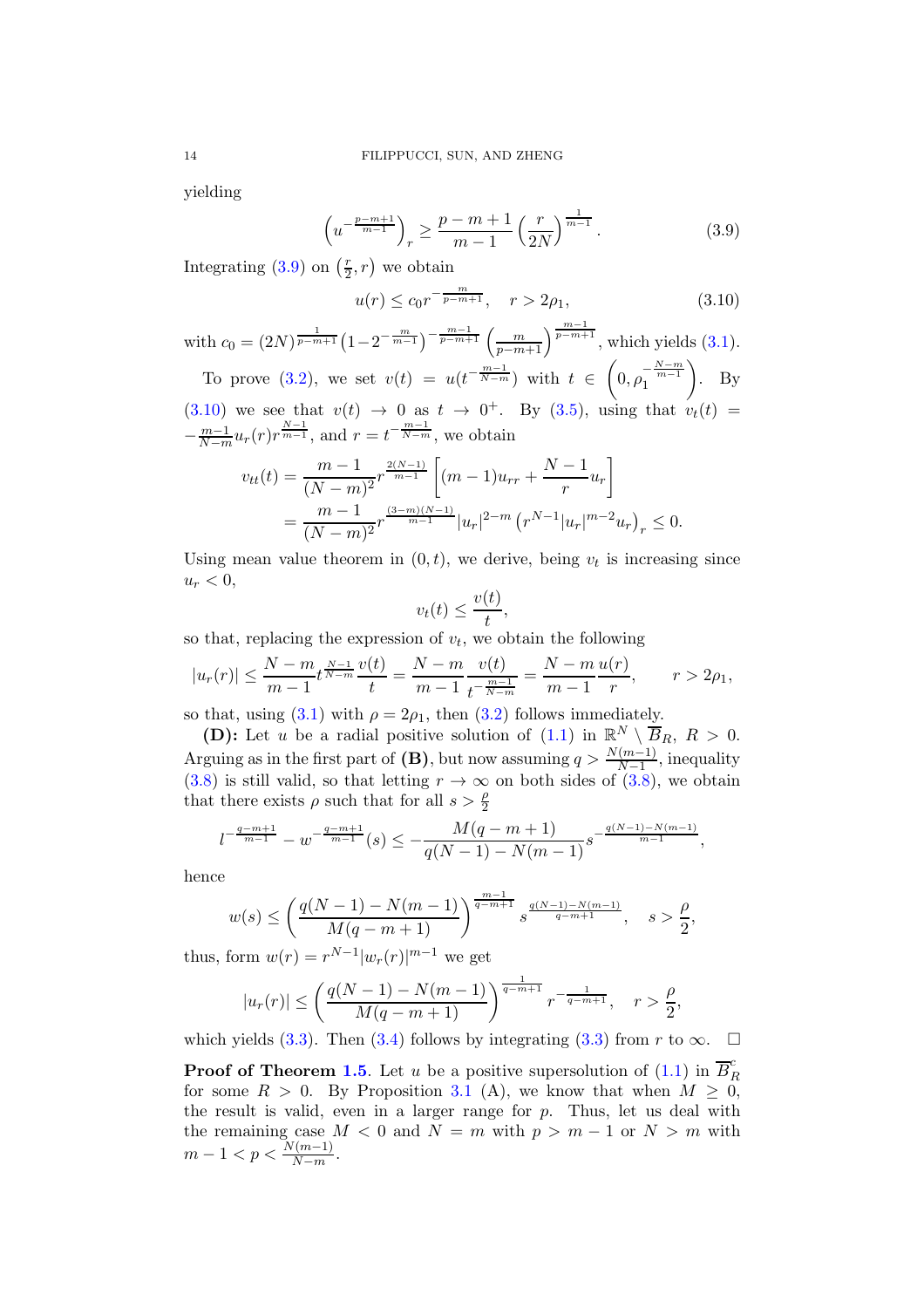Setting  $u = v^{\sigma}$  with  $\sigma > 1$ , we obtain

$$
-\Delta_m v \ge (\sigma - 1)(m - 1)\frac{|\nabla v|^m}{v} + \sigma^{1 - m} v^{m + \sigma(p - m + 1) - 1}
$$

$$
+ M \sigma^{q - m + 1} v^{(\sigma - 1)(q - m + 1)} |\nabla v|^q,
$$

and then setting  $z = |\nabla v|^m$  yields

<span id="page-14-0"></span>
$$
-\Delta_m v \ge \sigma^{1-m} \frac{\Psi(z)}{v},\tag{3.11}
$$

where

$$
\Psi(z) = \sigma^{m-1}(\sigma - 1)(m - 1)z + M\sigma^{q}v^{(\sigma - 1)(q - m + 1) + 1}z^{\frac{q}{m}} + v^{m + \sigma(p - m + 1)}.
$$
  
Since  $q = \frac{mp}{p+1}$ , it is easy to see that  $\Psi(z)$  achieves its minimum at

$$
z_0 = \left(\frac{|M|p\sigma^{1-\frac{m}{p+1}}}{(\sigma-1)(m-1)(p+1)}\right)^{p+1}v^{m+\sigma(p-m+1)},
$$

and

$$
\Psi(z_0) = \left[1 - \left(\frac{|M|}{p+1}\right)^{p+1} \left(\frac{\sigma p}{(\sigma-1)(m-1)}\right)^p\right] v^{m+\sigma(p-m+1)}.\tag{3.12}
$$

For the case of  $N > m$ , we choose  $\sigma$  such that

$$
m + \sigma(p - m + 1) - 1 = \frac{N(m - 1)}{N - m},
$$

namely

<span id="page-14-2"></span>
$$
\sigma = \frac{m(m-1)}{(N-m)(p-m+1)},
$$

in turn  $\sigma > 1$  by  $p < \frac{N(m-1)}{N-m}$  and  $\Psi(z) \ge \Psi(z_0) = \left[1 - \right]$  $\left(\frac{|M|}{p+1}\right)^{p+1} \left(\frac{mp}{N(m-1)-p}\right)$  $N(m-1) - p(N-m)$  $\setminus$ <sup>p</sup>]  $v^{\frac{N(m-1)}{N-m}+1}.$ 

We derive that if  $|M| < \mu^*(N)$ , where  $\mu^*(N)$  is given in [\(1.15\)](#page-4-3), then inequality [\(3.11\)](#page-14-0) gives

<span id="page-14-1"></span>
$$
-\Delta_m v \ge \delta v^{\frac{N(m-1)}{N-m}} \quad \text{in } \mathbb{R}^N \setminus \overline{B}_R,
$$
\n(3.13)

for some  $\delta > 0$ . Hence, Proposition [3.1](#page-11-5) (A) yields the required contradiction, since no positive solutions of  $(3.13)$  can exist in exterior domains of  $\mathbb{R}^N$ .

If  $N = m$ , for a fixed  $\sigma > 1$ , if

$$
|M| < (p+1) \left( \frac{(\sigma - 1)(m-1)}{\sigma p} \right)^{\frac{p}{p+1}} := \mu_m^*,\tag{3.14}
$$

then, from  $(3.11)$  and  $(3.12)$ , we have

$$
-\Delta_m v \ge \delta v^{m+\sigma(p-m+1)-1} \quad \text{in } \mathbb{R}^N \setminus \overline{B}_R
$$

for some  $\delta > 0$ . Since  $m + \sigma(p - m + 1) - 1 > 0$ , then the result follows immediately from Proposition [3.1](#page-11-5) (A). In particular,

$$
\mu_m^* \to \mu^*(m) = (p+1) \left( \frac{m-1}{p} \right)^{\frac{p}{p+1}}
$$
 as  $\sigma \to \infty$ ,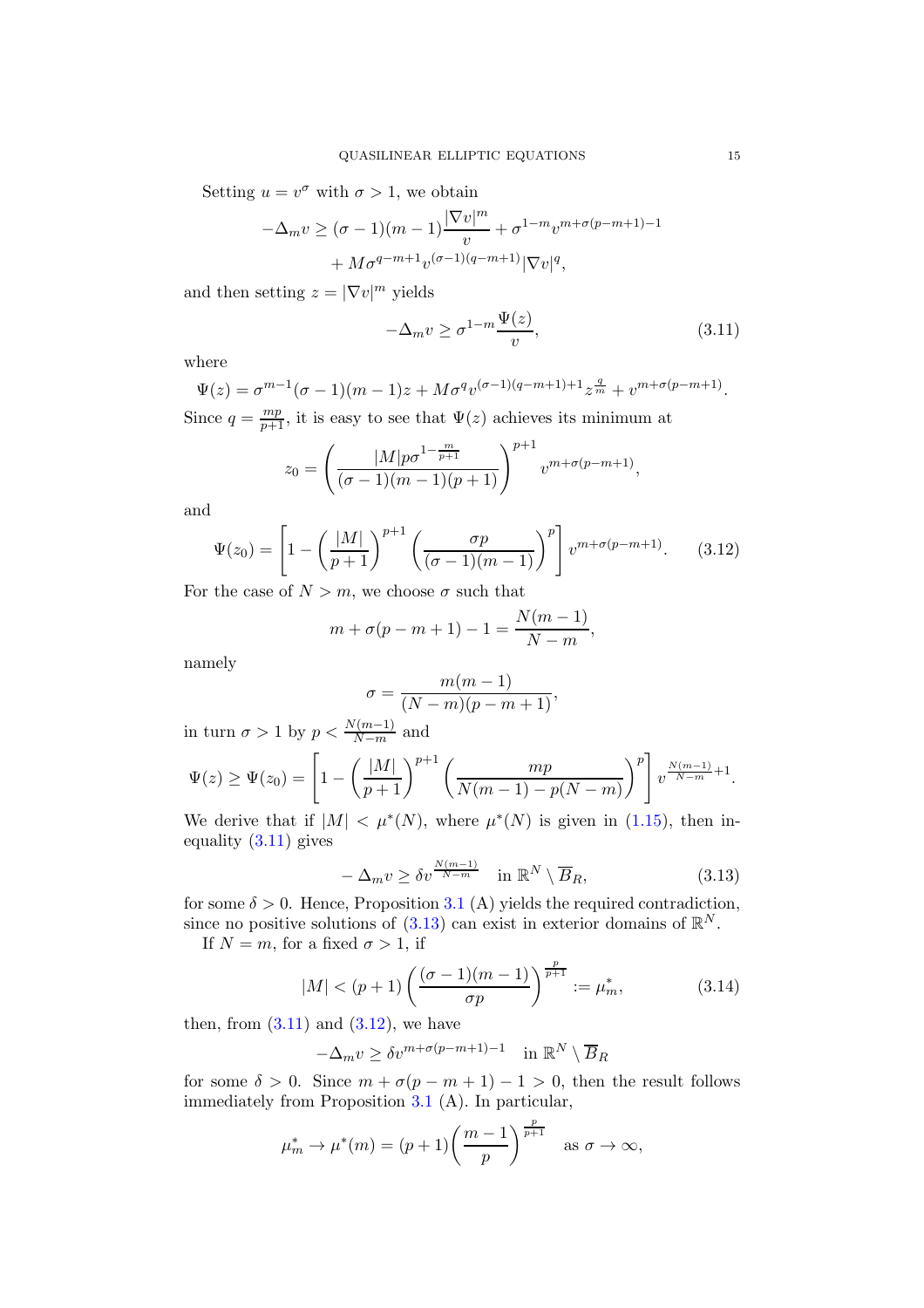thus, choosing  $\sigma$  large enough, condition  $M > -\mu^*(N)$  holds also for  $N =$  $m.$ 

**Proof of Theorem [1.6](#page-4-2).** We perform the proof by contradiction argument. Let us assume that there exists a positive supersolution u of  $(1.1)$  satisfying [\(1.16\)](#page-4-4). Without loss of generality, let us assume that  $u > 1$  in  $\Omega$ , otherwise, we could replace  $\Omega$  with the set  $\{u > 1\}$ . Take  $v = \log u$ , so that v is positive being  $u > 1$ . By  $q = \frac{mp}{p+1}$ , we obtain

$$
-\Delta_m v \ge F\left(\left|\nabla v\right|^m\right),\tag{3.15}
$$

where

$$
F(X) = (m-1)X + e^{(p-m+1)v} + Me^{(q-m+1)v}X^{\frac{p}{p+1}}.
$$

Obviously  $F(X) > 0$  for any  $X \ge 0$  when  $M \ge 0$ . On the other hand, in the case  $M < 0$ , it is not hard to see that  $F(X)$  achieves its minimum at

$$
X_0 = \left(\frac{|M|p}{(m-1)(p+1)}\right)^{p+1} e^{(p-m+1)v},
$$

and

$$
F(X) \ge F(X_0) = \left[1 - \left(\frac{p}{m-1}\right)^p \left(\frac{|M|}{p+1}\right)^{p+1}\right] e^{(p-m+1)v}
$$

for all  $X \geq 0$ . Therefore, if

$$
|M| \le (p+1) \left(\frac{m-1}{p}\right)^{\frac{p}{p+1}} = \mu^*(m),\tag{3.16}
$$

where  $\mu^*$  is as in [\(1.15\)](#page-4-3), then  $F(X_0) \geq 0$ , so that we see that v solves

$$
\begin{cases}\n-\Delta_m v \ge 0, & \text{in } \Omega, \\
\lim_{\text{dist}(x,\partial\Omega)\to 0} v(x) = \infty.\n\end{cases}
$$
\n(3.17)

Clearly, when  $\Omega$  is bounded, v is larger than the m-harmonic function with any boundary value  $k > 0$ . Letting  $k \to \infty$  we derive a contradiction.

When  $\Omega$  is an exterior domain, namely  $\Omega = \mathbb{R}^N \setminus \overline{B}_R$ , so that  $\Omega^c = B_R$ , we may assume  $B_{R_1} \subset \Omega^c \subset B_{R_2}$  for some  $R_2 > R_1 > 0$ . Define

$$
d = \frac{(N-1)(R_2 - R_1)}{(m-1)R_1} + 1 > 0
$$

and

$$
w(x) = (R_2 - |x|)^d, \text{ in } B_{R_2} \backslash \Omega^c.
$$

It holds

$$
-\Delta_m w = d^{m-1} (R_2 - |x|)^{d(m-1)-m} \left[ (N-1) \frac{R_2 - |x|}{|x|} - (d-1)(m-1) \right],
$$

thus, the choice of d and the decreasing monotonicity of  $(R_2 - y)/y$  in  $(R_1, R_2)$ , gives that w is a solution of

$$
\begin{cases}\n-\Delta_m w \le 0, & \text{in } B_{R_2} \backslash \Omega^c, \\
w \le (R_2 - R_1)^d, & \text{on } \partial\Omega, \\
w = 0, & \text{on } \partial B_{R_2}.\n\end{cases}
$$
\n(3.18)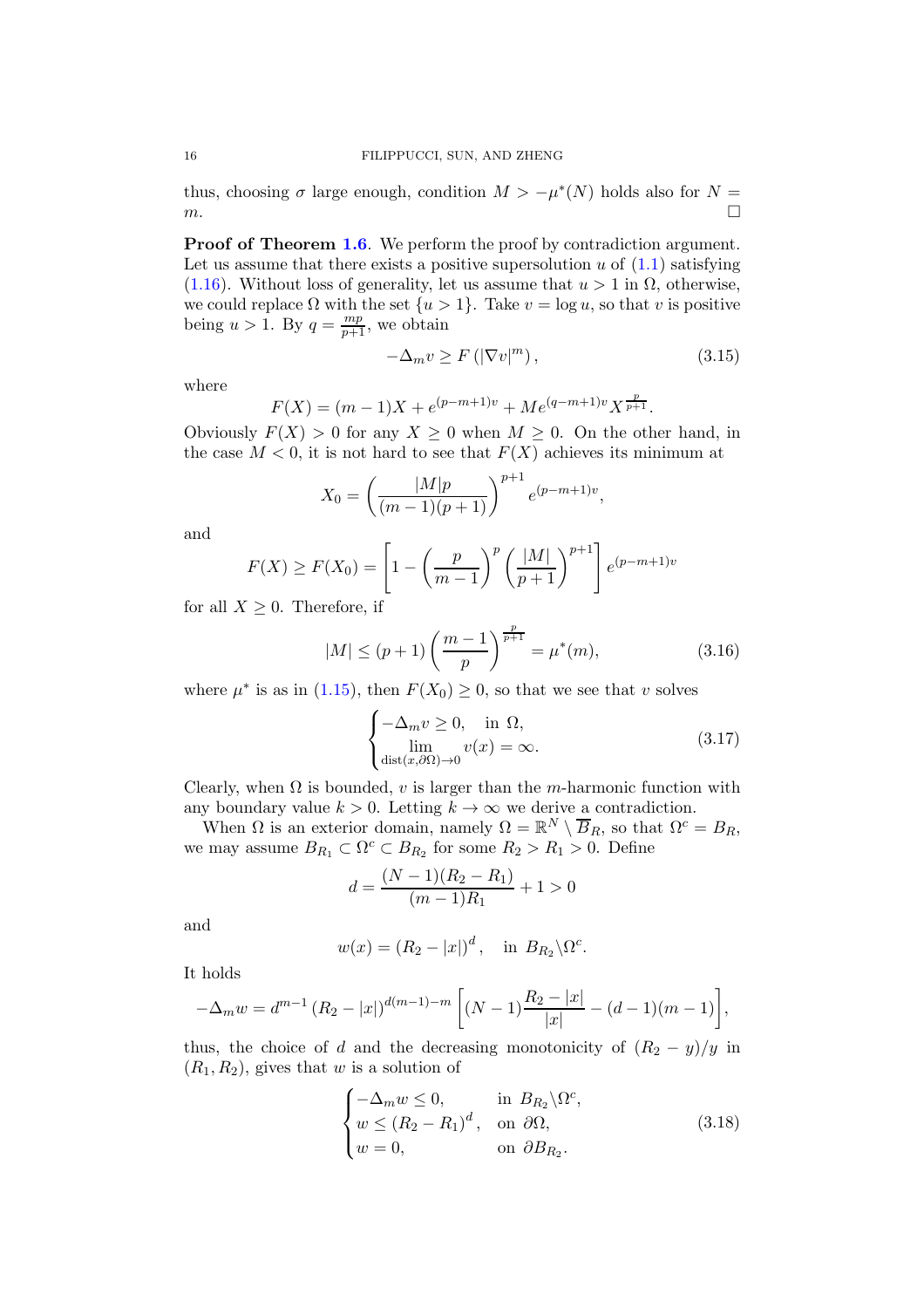Hence by the weak comparison principle in [\[33,](#page-26-4) Lemma 2.2], we get  $v \geq kw$ in  $B_{R_2} \backslash \Omega^c$  for any  $k > 0$ . Letting  $k \to \infty$  we derive a contradiction once  $\Box$  again.

**Proof of Theorem [1.7](#page-4-0).** Let  $u \in C^2(\Omega \setminus \{0\})$  be a positive solution of  $(1.1)$ in  $\Omega \setminus \{0\}$ . Let  $\bar{B}_1 \subset \Omega$ . By [\[1,](#page-24-0) Theorem 1.1],

$$
u^{m-1} \in \mathcal{M}^{\frac{N}{N-m}}(B_1), \quad |\nabla u|^{m-1} \in \mathcal{M}^{\frac{N}{N-1}}(B_1),
$$

where  $\mathcal{M}^r = L^{r,\infty}$  denotes the Marcinkiewicz space or Lorentz space of index  $(r, \infty)$ . In order to fit with Serrin's formalism, we write [\(1.1\)](#page-0-0) as

$$
-\Delta_m u = Du^{m-1} + E |\nabla u|^{m-1}
$$

where  $D = u^{p-m+1}$  and  $E = M |\nabla u|^{q-m+1}$ . Then

$$
D \in \mathcal{M}^{\frac{N(m-1)}{(N-m)(p-m+1)}}(B_1), \quad E \in \mathcal{M}^{\frac{N(m-1)}{(N-1)(q-m+1)}}(B_1).
$$

Since  $m - 1 < p < \frac{N(m-1)}{N-m}$  and  $m - 1 < q < \frac{N(m-1)}{N-1}$ , we have

$$
\frac{N(m-1)}{(N-m)(p-m+1)} > \frac{N}{m}, \quad \frac{N(m-1)}{(N-1)(q-m+1)} > N. \tag{3.19}
$$

Since  $\mathcal{M}^r(B_1) \hookrightarrow L^{r-\delta}(B_1)$  for any  $r > \delta > 0$ , we infer that

$$
D \in L^{\frac{N}{m}+\delta}(B_1), \quad E \in L^{N+\delta}(B_1).
$$

Thus u verifies the Harnack inequality in  $B_1 \setminus \{0\}$  by [\[32,](#page-26-3) Theorem 5]. This implies that

$$
\max_{|x|=r} u(x) \le K \min_{|x|=r} u(x), \quad \forall r \in (0, 1/2],
$$
\n(3.20)

where  $K > 0$  depending on the norms of D and E.

Moreover, since  $u(x) = u(r)$  on  $\{x : |x| = r\}$  is m-superharmonic when  $M \geq 0$ , i.e.,  $-\left(\frac{r^{N-1}|u_r|^{m-2}u_r}{r}\right)_r \geq 0$ , there exists some  $k > 0$  such that

<span id="page-16-1"></span><span id="page-16-0"></span>
$$
u(r) \le kr^{\frac{m-N}{m-1}}.\tag{3.21}
$$

<span id="page-16-3"></span><span id="page-16-2"></span>,

Indeed, by monotonicity decreasing of  $r^{N-1}|u_r|^{m-2}u_r$ , there exists  $k_0 > 0$ such that

$$
r^{N-1}|u_r|^{m-2}u_r \ge -k_0,
$$

which yields

$$
u_r \ge -k_0^{\frac{1}{m-1}} r^{\frac{1-N}{m-1}}, \quad \text{for } r \in (0,1]. \tag{3.22}
$$

Integrating  $(3.22)$  on  $(r, 1)$ , we obtain

$$
u(1) - u(r) \ge k(1 - r^{\frac{m-N}{m-1}}),
$$

where  $k = k_0^{\frac{1}{m-1}} \frac{m-1}{N-m}$  $\frac{m-1}{N-m}$ . It follows that

$$
u(r) \le u(1) - k + kr^{\frac{m-N}{m-1}} \le k'r^{\frac{m-N}{m-1}},
$$
\n(3.23)

in a suitable right neighborhood of 0, being  $m < N$ , so that  $(3.21)$  holds.

Combining with [\(3.20\)](#page-16-2), we arrive

<span id="page-16-4"></span>
$$
u(x)\leq Kk|x|^{\frac{m-N}{m-1}}.
$$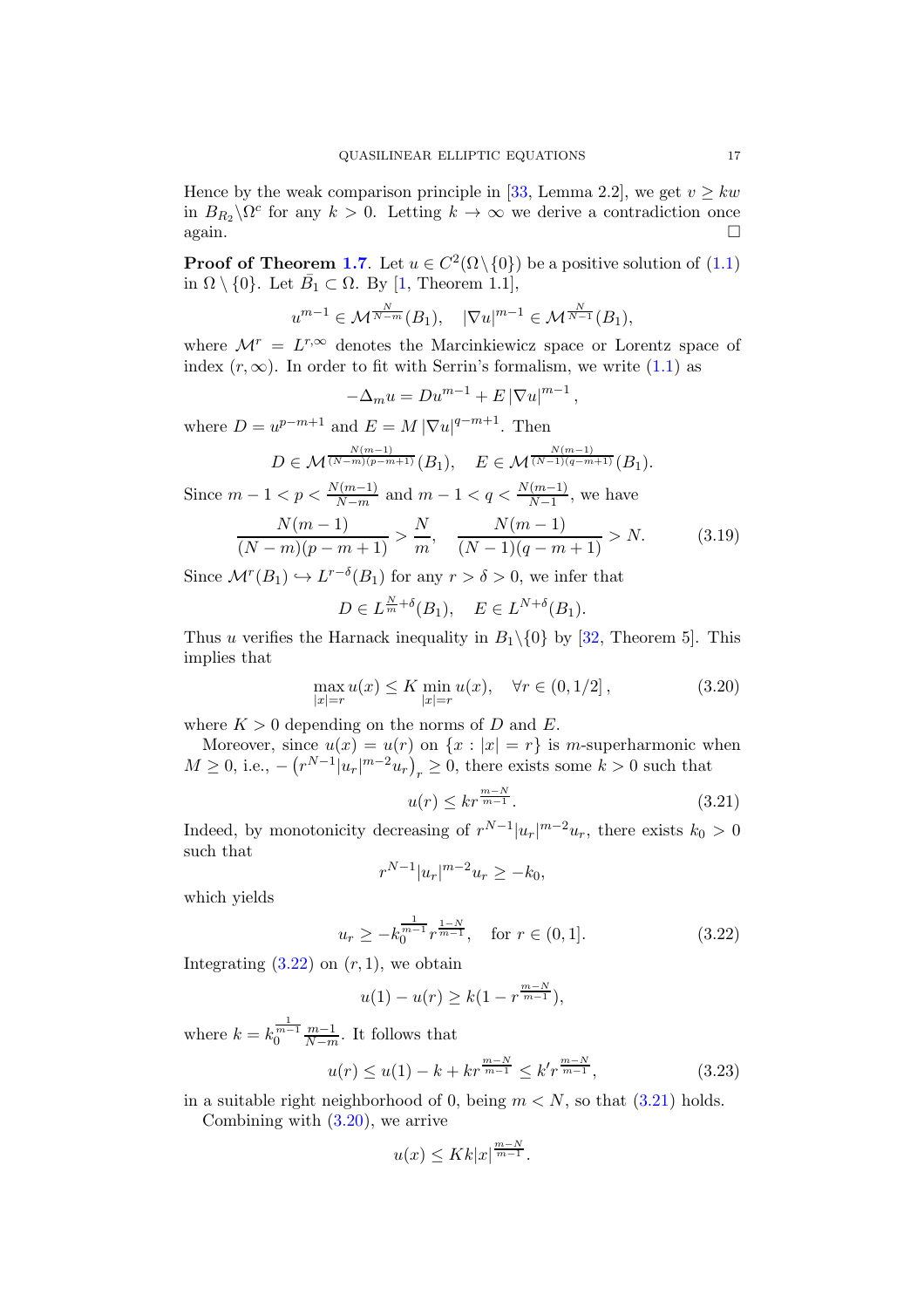According to [\(3.19\)](#page-16-3) and [\(3\)](#page-16-4), we see that the function  $g := |u|^{p-1}u + M |\nabla u|^q$ satisfies the  $(\phi, m)$ -scaling-growth property defined by [\[35,](#page-26-8) Definition 3.1], thus the estimate on the gradient is standard and follows [\[35,](#page-26-8) Lemma 3.3.2].  $\sum$ 

## <span id="page-17-0"></span>4. Proof of Theorem [1.9](#page-5-1)

**Proof of Theorem [1.9](#page-5-1).** Let u be a positive solution of  $(1.1)$ . Set  $v =$  $u^{-\frac{1}{\beta}}$ , with  $\beta \neq 0$  to be determined later and let  $z = |\nabla v|^2$ . Then

$$
\Delta_m v = (\beta + 1)(m - 1)\frac{z^{\frac{m}{2}}}{v} + \frac{|\beta|^{2-m}}{\beta}v^{\sigma} + M|\beta|^{q-m}\beta v^s z^{\frac{q}{2}},\tag{4.1}
$$

where

<span id="page-17-4"></span><span id="page-17-1"></span>
$$
\begin{cases}\n\sigma = m - \beta(p - m + 1) - 1, \\
s = (\beta + 1)(m - q - 1).\n\end{cases}
$$
\n(4.2)

By  $(4.1)$ , we obtain

$$
z^{2-m} (\Delta_m v)^2 = (\beta + 1)^2 (m - 1)^2 \frac{z^2}{v^2} + \beta^{2(1-m)} v^{2\sigma} z^{2-m}
$$
  
+  $M^2 \beta^{2(q-m+1)} v^{2s} z^{q-m+2} + 2M |\beta|^{q-2m+2} v^{\sigma+s} z^{\frac{q}{2}-m+2}$   
+  $2M |\beta|^{q-m} \beta(\beta + 1)(m - 1) v^{s-1} z^{\frac{q-m}{2}+2}$   
+  $\frac{2|\beta|^{2-m}}{\beta} (\beta + 1)(m - 1) v^{\sigma-1} z^{2-\frac{m}{2}},$  (4.3)

$$
z^{1-\frac{m}{2}}\langle \nabla \Delta_m v, \nabla v \rangle = -(\beta+1)(m-1)\frac{z^2}{v^2} + \frac{\sigma |\beta|^{2-m}}{\beta} v^{\sigma-1} z^{2-\frac{m}{2}}
$$

$$
+ sM|\beta|^{q-m} \beta v^{s-1} z^{\frac{q-m}{2}+2}
$$

$$
+ \frac{q}{2}M|\beta|^{q-m} \beta v^s z^{\frac{q-m}{2}} \langle \nabla z, \nabla v \rangle
$$

$$
+ \frac{m}{2}(\beta+1)(m-1)\frac{\langle \nabla z, \nabla v \rangle}{v}, \qquad (4.4)
$$

and

<span id="page-17-3"></span><span id="page-17-2"></span>
$$
z^{-\frac{m}{2}}\Delta_m v \langle \nabla z, \nabla v \rangle = (\beta + 1)(m - 1) \frac{\langle \nabla z, \nabla v \rangle}{v}
$$

$$
+ \frac{|\beta|^{2-m}}{\beta} v^{\sigma} z^{-\frac{m}{2}} \langle \nabla z, \nabla v \rangle
$$

$$
+ M|\beta|^{q-m} \beta v^s z^{\frac{q-m}{2}} \langle \nabla z, \nabla v \rangle. \tag{4.5}
$$

Substituting  $(4.3)$ ,  $(4.4)$  and  $(4.5)$  into  $(2.1)$ , we derive

$$
\frac{1}{2}\mathscr{A}_v(z) + \left(\frac{(\beta+1)(m-1)}{N} - 1\right)(\beta+1)(m-1)\frac{z^2}{v^2} \n+ \left(\sigma + \frac{2(\beta+1)(m-1)}{N}\right)\frac{|\beta|^{2-m}}{\beta}v^{\sigma-1}z^{2-\frac{m}{2}} \n+ \left(s + \frac{2(\beta+1)(m-1)}{N}\right)M|\beta|^{q-m}\beta v^{s-1}z^{\frac{q-m}{2}+2}
$$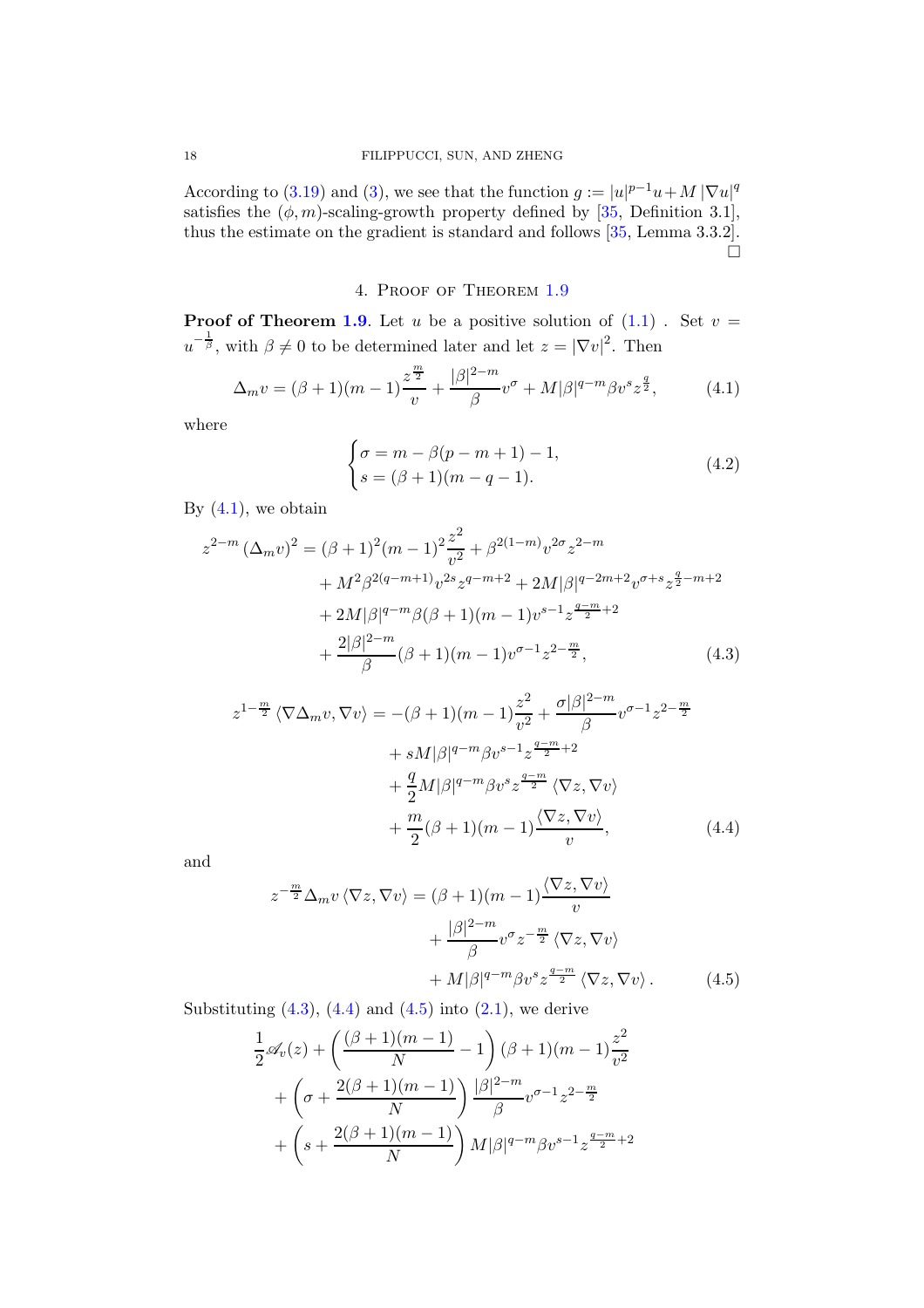$$
+\frac{1}{N\beta^{2(m-1)}}v^{2\sigma}z^{2-m} + \frac{M^2\beta^{2(q-m+1)}}{N}v^{2s}z^{q-m+2} \n+\frac{2M|\beta|^{q-2m+2}}{N}v^{\sigma+s}z^{\frac{q}{2}-m+2} \n-\frac{(N+2)(m-2)}{2N}\frac{|\beta|^{2-m}}{\beta}v^{\sigma}z^{-\frac{m}{2}}\langle \nabla z, \nabla v \rangle \n+\left(\frac{q}{2} - \frac{(N+2)(m-2)}{2N}\right)M|\beta|^{q-m}\beta v^{s}z^{\frac{q-m}{2}}\langle \nabla z, \nabla v \rangle \n+\left(\frac{m}{2} - \frac{(N+2)(m-2)}{2N}\right)(\beta+1)(m-1)\frac{\langle \nabla z, \nabla v \rangle}{v} \n+\frac{(2N+m-2)(m-2)}{4N}\frac{\langle \nabla z, \nabla v \rangle^2}{z^2} \n-\frac{m-2}{4}\frac{|\nabla z|^2}{z} \le 0, \quad \text{on } \{z > 0\}. \tag{4.6}
$$

Afterwards, set  $Y = v^{\lambda} z$  on  $\{z > 0\}$  for some parameter  $\lambda$  to be determined later. In order to replace  $\mathscr{A}_v(z)$  by  $\mathscr{A}_v(Y)$ , we first calculate

<span id="page-18-5"></span>
$$
-\Delta z = \lambda v^{-\lambda - 1} Y \Delta v - \lambda (\lambda + 1) v^{-2\lambda - 2} Y^2 + 2\lambda v^{-\lambda - 1} \langle \nabla v, \nabla Y \rangle - v^{-\lambda} \Delta Y,
$$
(4.7)

where we have used that  $v^{-2\lambda-2}Y|\nabla v|^2 = v^{-\lambda-2}Y^2$ . Furthermore, reading the *m*-Laplacian as  $\Delta_m v = \text{div}\left(z^{\frac{m}{2}-1}\nabla v\right)$ , we get

<span id="page-18-1"></span>
$$
\Delta v = z^{1 - \frac{m}{2}} \Delta_m v - \frac{m - 2}{2} \frac{\langle \nabla z, \nabla v \rangle}{z}.
$$

Then using

<span id="page-18-2"></span><span id="page-18-0"></span>
$$
\langle \nabla z, \nabla v \rangle = -\lambda v^{-2\lambda - 1} Y^2 + v^{-\lambda} \langle \nabla v, \nabla Y \rangle, \qquad (4.8)
$$

and  $(4.1)$ , we obtain

$$
\Delta v = \left[\frac{\lambda(m-2)}{2} + (\beta+1)(m-1)\right]v^{-\lambda-1}Y + \frac{|\beta|^{2-m}}{\beta}v^{\sigma-\lambda(1-\frac{m}{2})}Y^{1-\frac{m}{2}} + M|\beta|^{q-m}\beta v^{s-\lambda(\frac{q-m}{2}+1)}Y^{\frac{q-m}{2}+1} - \frac{m-2}{2}\frac{\langle \nabla v, \nabla Y \rangle}{Y}.
$$
\n(4.9)

Replacing  $(4.9)$  into  $(4.7)$ , we obtain

$$
-\Delta z = \lambda \left[ \lambda \left( \frac{m}{2} - 2 \right) + \beta (m - 1) + m - 2 \right] v^{-2\lambda - 2} Y^2
$$
  
+ 
$$
\frac{\lambda |\beta|^{2-m}}{\beta} v^{\sigma - \lambda (2 - \frac{m}{2}) - 1} Y^{2 - \frac{m}{2}}
$$
  
+ 
$$
\lambda M |\beta|^{q - m} \beta v^{s - \lambda (\frac{q - m}{2} + 2) - 1} Y^{\frac{q - m}{2} + 2}
$$
  
+ 
$$
\lambda \left( 3 - \frac{m}{2} \right) v^{-\lambda - 1} \langle \nabla v, \nabla Y \rangle - v^{-\lambda} \Delta Y.
$$
 (4.10)

Next, we focus on  $\frac{\langle D^2 z \nabla v, \nabla v \rangle}{z}$ . In view of [\(2.5\)](#page-6-0), we have

<span id="page-18-4"></span><span id="page-18-3"></span>
$$
\left\langle D^2 z \nabla v, \nabla v \right\rangle = \left\langle \nabla \left\langle \nabla z, \nabla v \right\rangle, \nabla v \right\rangle - \frac{1}{2} |\nabla z|^2,\tag{4.11}
$$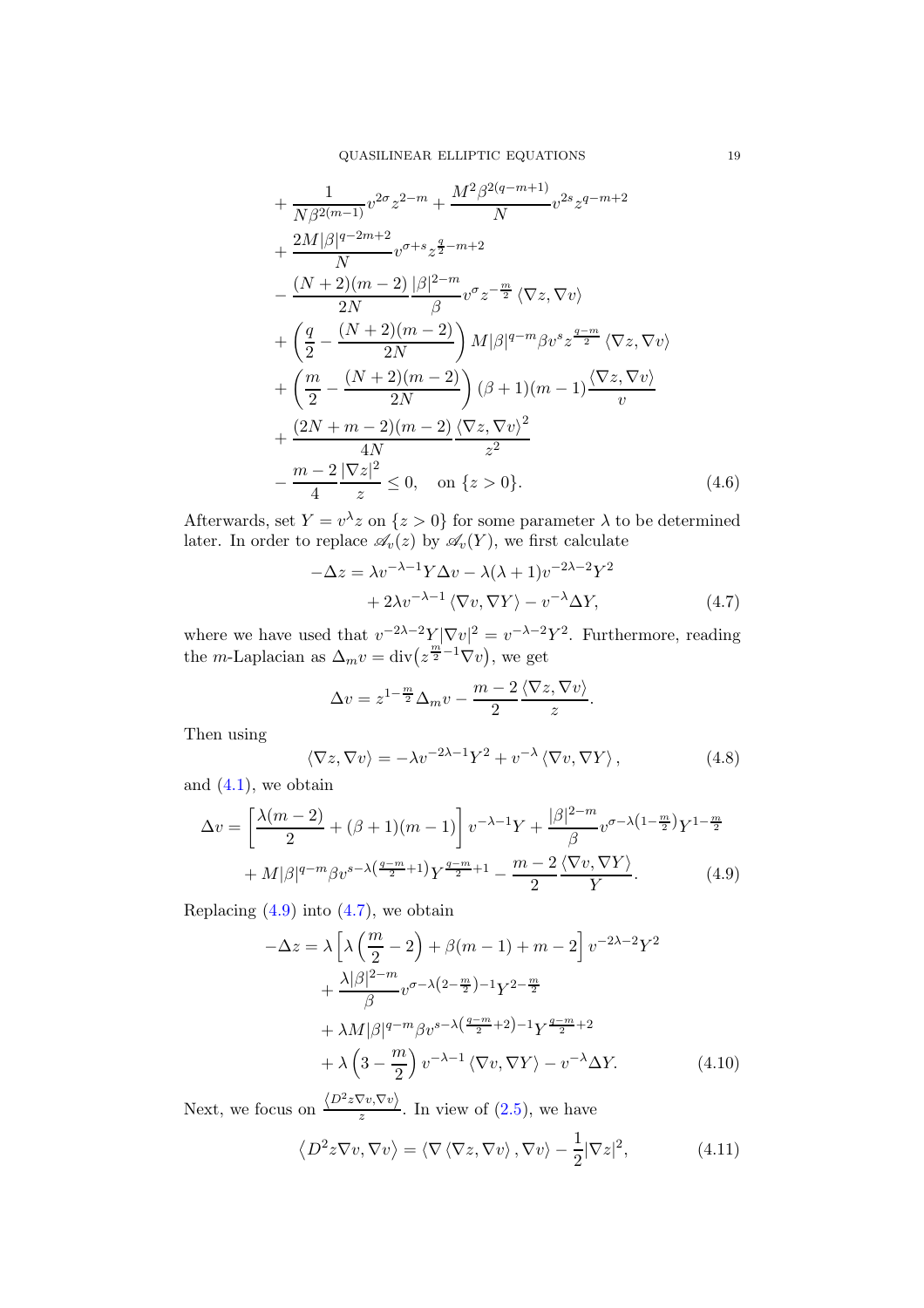and using [\(4.8\)](#page-18-2) we get

$$
\langle \nabla \langle \nabla z, \nabla v \rangle, \nabla v \rangle = \lambda (2\lambda + 1) v^{-3\lambda - 2} Y^3 - 3\lambda v^{-2\lambda - 1} Y \langle \nabla v, \nabla Y \rangle + v^{-\lambda} \langle \nabla \langle \nabla v, \nabla Y \rangle, \nabla v \rangle,
$$

and, as in [\(2.6\)](#page-6-3) and using  $\nabla z = 2D^2 v \nabla v$ , we arrive to

$$
\begin{cases}\n\langle \nabla \langle \nabla v, \nabla Y \rangle, \nabla v \rangle = \langle D^2 Y \nabla v, \nabla v \rangle + \frac{1}{2} \langle \nabla z, \nabla Y \rangle, \\
\langle \nabla z, \nabla Y \rangle = -\lambda v^{-\lambda - 1} Y \langle \nabla v, \nabla Y \rangle + v^{-\lambda} |\nabla Y|^2.\n\end{cases}
$$

Then, by  $(4.11)$ ,

$$
\langle D^2 z \nabla v, \nabla v \rangle = \lambda (2\lambda + 1) v^{-3\lambda - 2} Y^3 - \frac{7\lambda}{2} v^{-2\lambda - 1} Y \langle \nabla v, \nabla Y \rangle + v^{-\lambda} \langle D^2 Y \nabla v, \nabla v \rangle + \frac{1}{2} v^{-2\lambda} |\nabla Y|^2 - \frac{1}{2} |\nabla z|^2.
$$

Thus

<span id="page-19-0"></span>
$$
\frac{\langle D^2 z \nabla v, \nabla v \rangle}{z} = \lambda (2\lambda + 1) v^{-2\lambda - 2} Y^2 - \frac{7\lambda}{2} v^{-\lambda - 1} \langle \nabla v, \nabla Y \rangle + \frac{\langle D^2 Y \nabla v, \nabla v \rangle}{Y} + \frac{1}{2} v^{-\lambda} \frac{|\nabla Y|^2}{Y} - \frac{1}{2} \frac{|\nabla z|^2}{z}.
$$
 (4.12)

Combining  $(4.10)$  and  $(4.12)$ , we derive

<span id="page-19-1"></span>
$$
\mathscr{A}_{v}(z) = -\Delta z - (m-2) \frac{\langle D^{2} z \nabla v, \nabla v \rangle}{z}
$$
  
\n
$$
= v^{-\lambda} \mathscr{A}_{v}(Y) + \lambda \left[ \lambda \left( 2 - \frac{3m}{2} \right) + \beta(m-1) \right] v^{-2\lambda - 2} Y^{2}
$$
  
\n
$$
+ \frac{\lambda |\beta|^{2-m}}{\beta} v^{\sigma - \lambda \left( 2 - \frac{m}{2} \right) - 1} Y^{2 - \frac{m}{2}}
$$
  
\n
$$
+ \lambda M |\beta|^{q-m} \beta v^{s-\lambda \left( \frac{q-m}{2} + 2 \right) - 1} Y^{\frac{q-m}{2} + 2}
$$
  
\n
$$
+ \lambda (3m - 4) v^{-\lambda - 1} \langle \nabla v, \nabla Y \rangle
$$
  
\n
$$
- \frac{m - 2}{2} v^{-\lambda} \frac{|\nabla Y|^{2}}{Y} + \frac{m - 2}{2} \frac{|\nabla z|^{2}}{z}.
$$
 (4.13)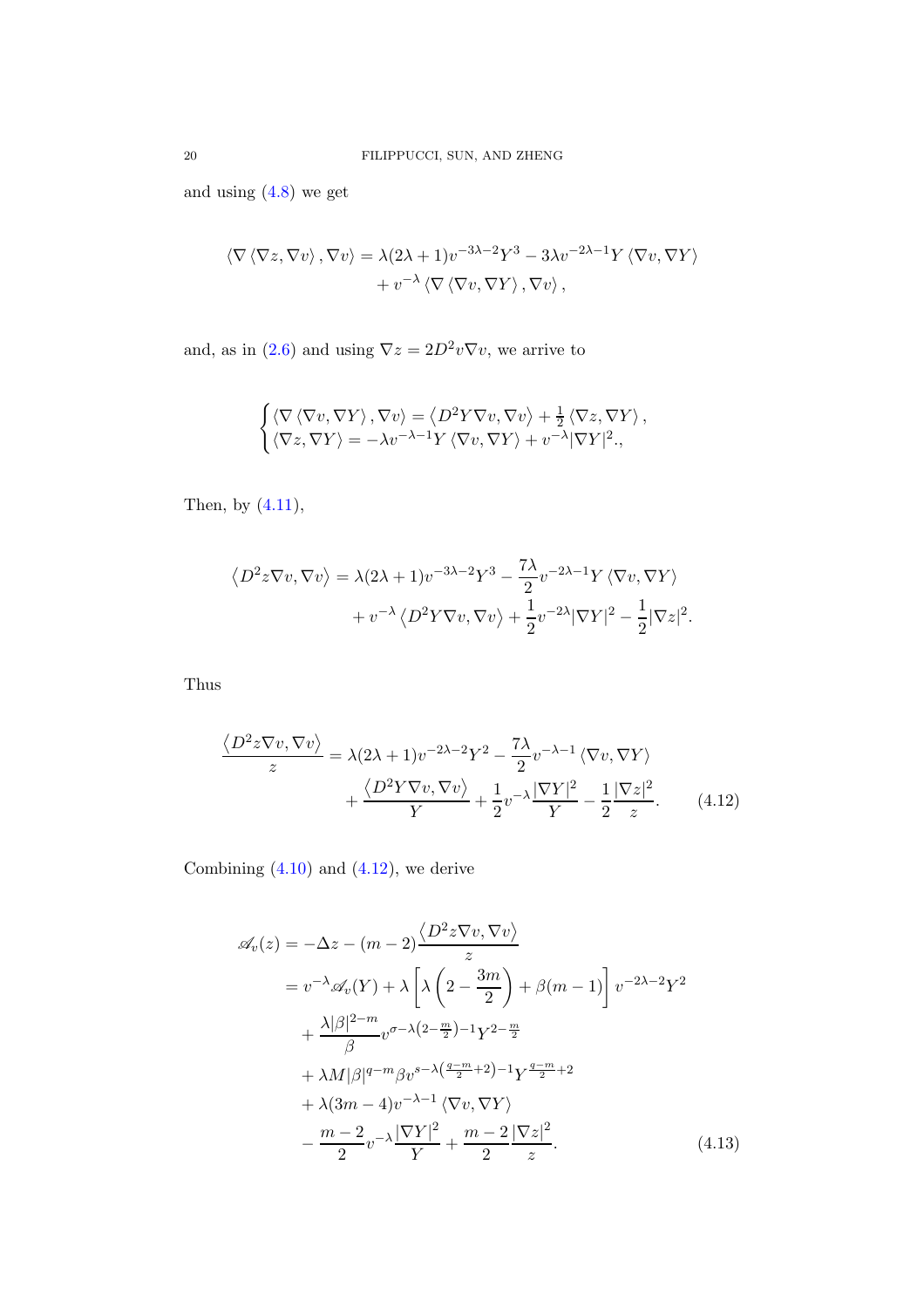Replacing into [\(4.6\)](#page-18-5), the following expressions

$$
\frac{z^2}{v^2} = v^{-2\lambda - 2} Y^2,
$$
  
\n
$$
v^{\sigma - 1} z^{2 - \frac{m}{2}} = v^{\sigma - \lambda (2 - \frac{m}{2}) - 1} Y^{2 - \frac{m}{2}},
$$
  
\n
$$
v^{s - 1} z^{\frac{q - m}{2} + 2} = v^{s - \lambda (\frac{q - m}{2} + 2) - 1} Y^{\frac{q - m}{2} + 2},
$$
  
\n
$$
v^{2\sigma} z^{2 - m} = v^{2\sigma - \lambda (2 - m)} Y^{2 - m},
$$
  
\n
$$
v^{2s} z^{q - m + 2} = v^{2s - \lambda (q - m + 2)} Y^{q - m + 2},
$$
  
\n
$$
v^{\sigma + s} z^{\frac{q}{2} - m + 2} = v^{\sigma + s - \lambda (\frac{q}{2} - m + 2)} Y^{\frac{q}{2} - m + 2},
$$
  
\n
$$
v^{\sigma} z^{-\frac{m}{2}} \langle \nabla z, \nabla v \rangle = -\lambda v^{\sigma - \lambda (2 - \frac{m}{2}) - 1} Y^{2 - \frac{m}{2}} + v^{\sigma - \lambda (1 - \frac{m}{2})} Y^{-\frac{m}{2}} \langle \nabla v, \nabla Y \rangle,
$$
  
\n
$$
v^{s} z^{\frac{q - m}{2}} \langle \nabla z, \nabla v \rangle = -\lambda v^{s - \lambda (\frac{q - m}{2} + 2) - 1} Y^{\frac{q - m}{2} + 2} + v^{s - \lambda (\frac{q - m}{2} + 1)} Y^{\frac{q - m}{2}} \langle \nabla v, \nabla Y \rangle,
$$
  
\n
$$
\frac{\langle \nabla z, \nabla v \rangle}{v} = -\lambda v^{-2\lambda - 2} Y^2 + v^{-\lambda - 1} \langle \nabla v, \nabla Y \rangle,
$$
  
\n
$$
\frac{\langle \nabla z, \nabla v \rangle^2}{z^2} = \lambda^2 v^{-2\lambda - 2} Y^2 - 2\lambda v^{-\lambda - 1} \langle \nabla v, \nabla Y \rangle + \frac{\langle \nabla v, \nabla Y \rangle^2}{Y^2},
$$

we get an estimate from above for  $\mathcal{A}_{v}(z)$ , precisely

<span id="page-20-0"></span>
$$
\mathscr{A}_{v}(z) \leq \left\{ 2(\beta+1)(m-1) \left[ \lambda \left( \frac{m}{2} - \frac{(N+2)(m-2)}{2N} \right) - \left( \frac{(\beta+1)(m-1)}{N} - 1 \right) \right] \right\}
$$
  
\n
$$
- \lambda^{2} \left( m - 2 + \frac{(m-2)^{2}}{2N} \right) \left\} v^{-2\lambda-2} Y^{2}
$$
  
\n
$$
- \left[ 2\sigma + \frac{4(\beta+1)(m-1)}{N} + \lambda \frac{(N+2)(m-2)}{N} \right] \frac{|\beta|^{2-m}}{\beta} v^{\sigma-\lambda(2-\frac{m}{2})-1} Y^{2-\frac{m}{2}}
$$
  
\n
$$
- \left[ 2s + \frac{4(\beta+1)(m-1)}{N} - \lambda \left( q - \frac{(N+2)(m-2)}{N} \right) \right].
$$
  
\n
$$
\cdot M|\beta|^{q-m} \beta v^{s-\lambda(\frac{q-m}{2}+2)-1} Y^{\frac{q-m}{2}+2}
$$
  
\n
$$
- \frac{2}{N\beta^{2(m-1)}} v^{2\sigma-\lambda(2-m)} Y^{2-m} - 2 \frac{M^{2}\beta^{2(q-m+1)}}{N} v^{2s-\lambda(q-m+2)} Y^{q-m+2}
$$
  
\n
$$
- \frac{4M}{N} |\beta|^{q-2m+2} v^{\sigma+s-\lambda(\frac{q}{2}-m+2)} Y^{\frac{q}{2}-m+2}
$$
  
\n
$$
- \left[ 2(\beta+1)(m-1) \left( 1 - \frac{m-2}{N} \right) - \lambda(m-2) \left( 2 + \frac{m-2}{N} \right) \right] v^{-\lambda-1} \langle \nabla v, \nabla Y \rangle
$$
  
\n
$$
+ \frac{(N+2)(m-2)}{N} |\beta|^{2-m} v^{\sigma-\lambda(1-\frac{m}{2})} Y^{-\frac{m}{2}} \langle \nabla v, \nabla Y \rangle
$$
  
\n
$$
- \left( q - \frac{(N+2)(m-2)}{N} \right) M |\beta|^{q-m} \beta v^{s-\lambda(\frac{q-m}{2}+1)} Y^{\frac{q-m}{2}} \langle \nabla v, \nabla
$$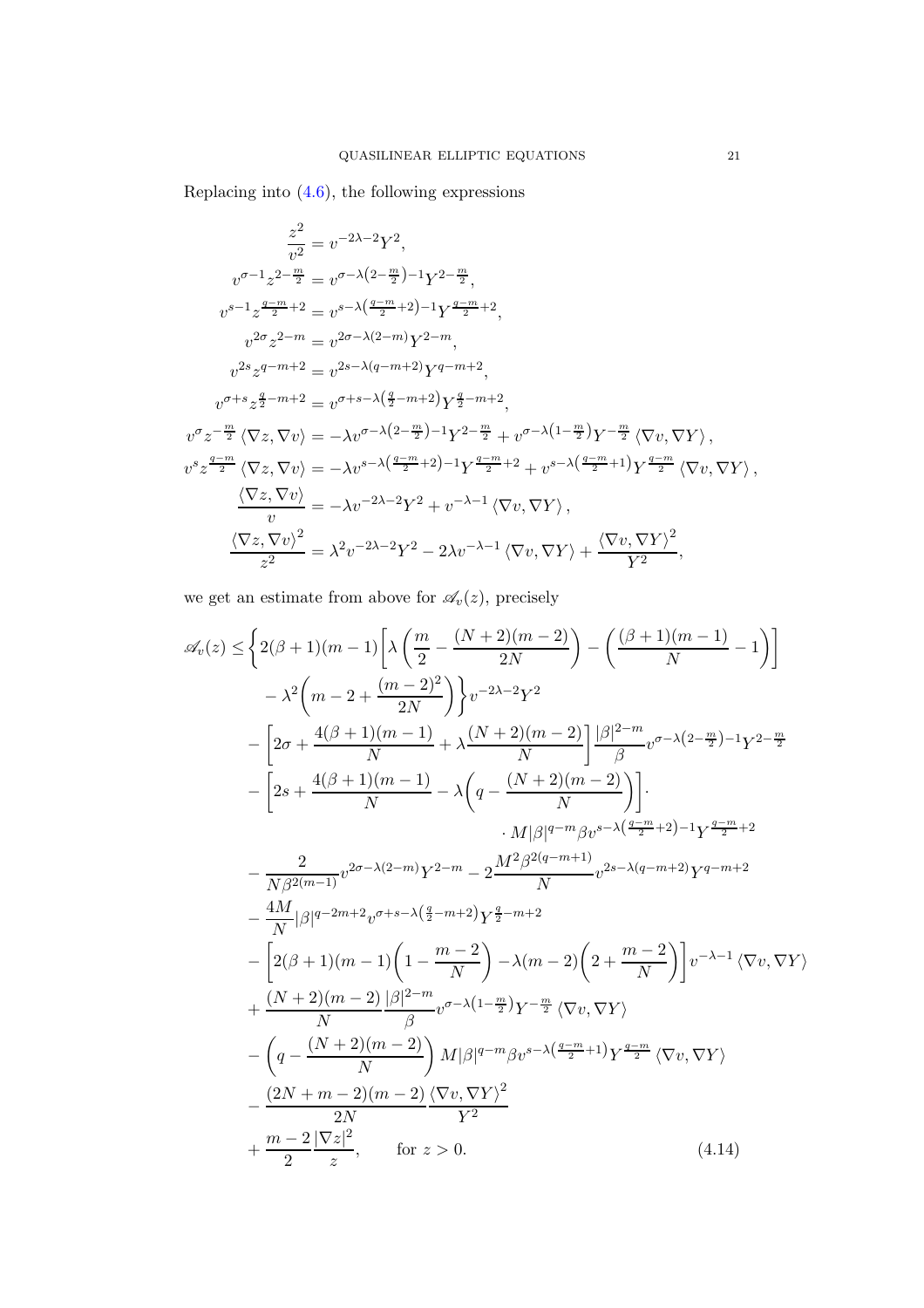Replacing [\(4.13\)](#page-19-1) in [\(4.14\)](#page-20-0) we deduce that for some positive constant  $c_6 =$  $c_6(N, m, q, \beta, \lambda)$ , the following holds

<span id="page-21-0"></span>
$$
v^{-\lambda} \mathscr{A}_{v}(Y) + L_{1}v^{-2\lambda - 2}Y^{2} + L_{2}v^{\sigma - \lambda\left(2 - \frac{m}{2}\right) - 1}Y^{2 - \frac{m}{2}}
$$
  
+  $L_{3}v^{s - \lambda\left(\frac{q - m}{2} + 2\right) - 1}Y^{\frac{q - m}{2} + 2} + L_{4}v^{2\sigma - \lambda(2 - m)}Y^{2 - m}$   
+  $L_{5}v^{2s - \lambda(q - m + 2)}Y^{q - m + 2} + L_{6}v^{\sigma + s - \lambda\left(\frac{q}{2} - m + 2\right)}Y^{\frac{q}{2} - m + 2}$   

$$
\leq c_{6}\left\{ \left(v^{-\lambda - 1} + v^{\sigma - \lambda\left(1 - \frac{m}{2}\right)}Y^{-\frac{m}{2}}\right) |\langle \nabla v, \nabla Y \rangle| + \frac{\langle \nabla v, \nabla Y \rangle^{2}}{Y^{2}} + v^{-\lambda\left(\frac{pY}{2}\right)^{2}} \right\} + L_{7}v^{s - \lambda\left(\frac{q - m}{2} + 1\right)}Y^{\frac{q - m}{2}} |\langle \nabla v, \nabla Y \rangle|, \tag{4.15}
$$

where

$$
L_1 = \lambda^2 \left( \frac{(m-2)^2}{2N} - \frac{m}{2} \right) - \lambda(m-1) \left( \beta + 2 - \frac{2(\beta+1)(m-2)}{N} \right)
$$
  
+ 2(\beta+1)(m-1) \left( \frac{(\beta+1)(m-1)}{N} - 1 \right),  

$$
L_2 = \frac{|\beta|^{2-m}}{\beta} \left\{ \lambda \left( m - 1 + \frac{2(m-2)}{N} \right) + \frac{4(\beta+1)(m-1)}{N} + 2\sigma \right\},
$$
  

$$
L_3 = M|\beta|^{q-m}\beta \left\{ \lambda \left( m - q - 1 + \frac{2(m-2)}{N} \right) + \frac{4(\beta+1)(m-1)}{N} + 2s \right\},
$$
  

$$
L_4 = \frac{2}{N\beta^{2(m-1)}}, \quad L_5 = \frac{2M^2\beta^{2(q-m+1)}}{N}, \quad L_6 = \frac{4M|\beta|^{q-2m+2}}{N},
$$
  

$$
L_7 = \left( q + \frac{(N+2)|m-2|}{N} \right) M|\beta|^{q-m+1}.
$$

In particular, it results that  $L_4$ ,  $L_5$ ,  $L_6$ ,  $L_7 > 0$ . Multiplying  $(4.15)$  by  $v^{\lambda}$  yields

$$
\mathscr{A}_{v}(Y) + L_{1}v^{-\lambda-2}Y^{2} + L_{2}v^{\sigma-\lambda(1-\frac{m}{2})-1}Y^{2-\frac{m}{2}} \n+ L_{3}v^{s-\lambda(\frac{q-m}{2}+1)-1}Y^{\frac{q-m}{2}+2} + L_{4}v^{2\sigma+\lambda(m-1)}Y^{2-m} \n+ L_{5}v^{2s-\lambda(q-m+1)}Y^{q-m+2} + L_{6}v^{\sigma+s-\lambda(\frac{q}{2}-m+1)}Y^{\frac{q}{2}-m+2} \n\leq c_{6}\left\{ \left(v^{-1} + v^{\sigma+\frac{m\lambda}{2}}Y^{-\frac{m}{2}}\right)|\langle \nabla v, \nabla Y \rangle| + v^{\lambda}\frac{\langle \nabla v, \nabla Y \rangle^{2}}{Y^{2}} + \frac{|\nabla Y|^{2}}{Y}\right\} + L_{7}v^{s-\lambda\frac{q-m}{2}}Y^{\frac{q-m}{2}}|\langle \nabla v, \nabla Y \rangle|. \tag{4.16}
$$

Now we estimate each term in the right-hand side of  $(4.16)$ . For any  $\varepsilon > 0$ , using that  $|\nabla v|^2 = v^{-\lambda} Y$ , we have

<span id="page-21-1"></span>
$$
c_6 \frac{|\langle \nabla v, \nabla Y \rangle|}{v} \le v^{-\frac{\lambda}{2}-1} \sqrt{Y} |\nabla Y| \le \varepsilon v^{-\lambda - 2} Y^2 + \frac{c_6^2}{4\varepsilon} \frac{|\nabla Y|^2}{Y}.
$$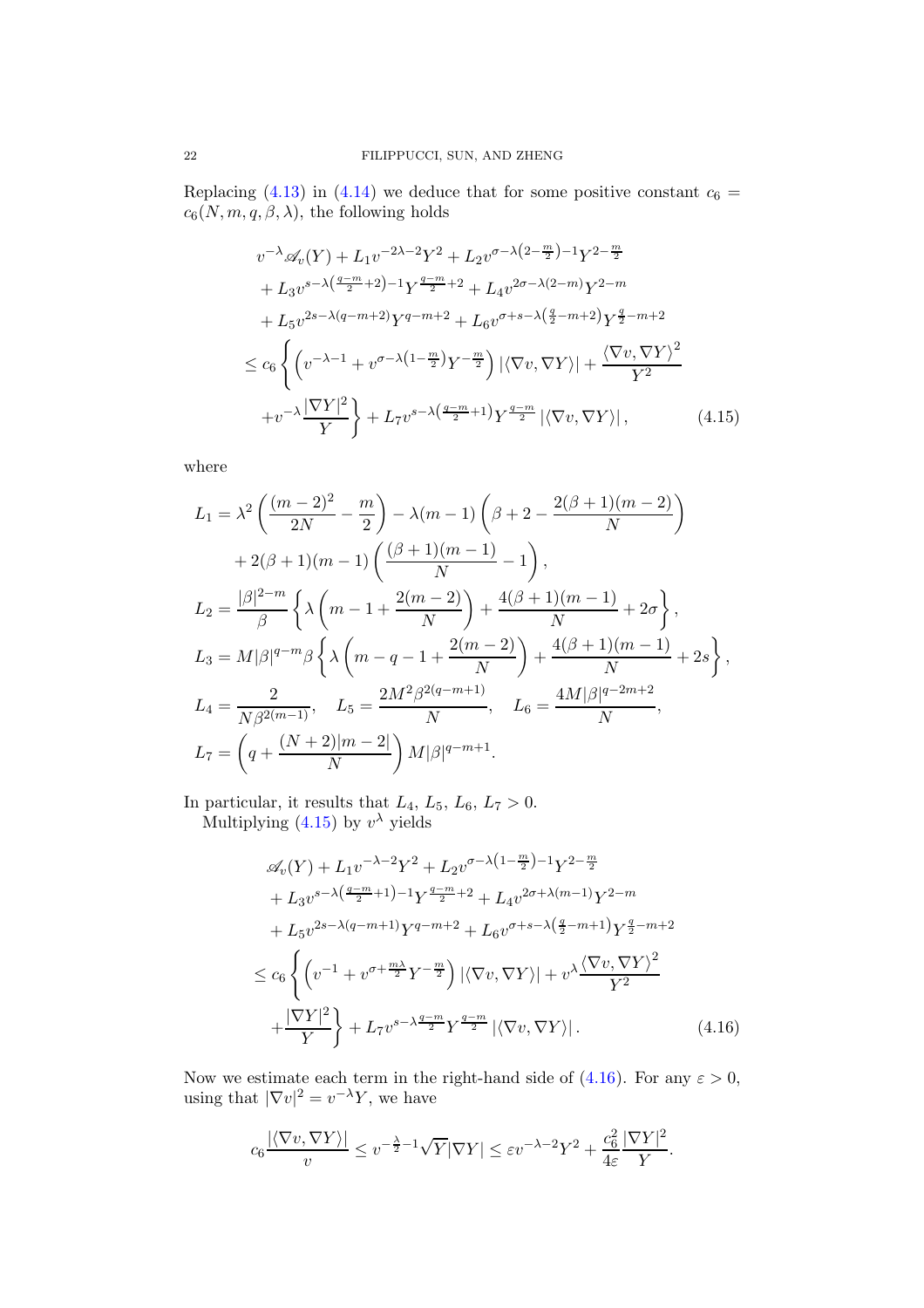and

$$
c_6 v^{\sigma + \frac{m\lambda}{2}} Y^{-\frac{m}{2}} |\langle \nabla v, \nabla Y \rangle| \le c_6 v^{\sigma + \frac{\lambda}{2}(m-1)} Y^{\frac{2-m}{2} - \frac{1}{2}} |\nabla Y|
$$
  

$$
\le \varepsilon v^{2\sigma + \lambda(m-1)} Y^{2-m} + \frac{c_6^2}{4\varepsilon} \frac{|\nabla Y|^2}{Y}
$$

Similarly, being  $L_5$  positive, we get

$$
L_7 v^{s-\lambda \frac{q-m}{2}} Y^{\frac{q-m}{2}} |\langle \nabla v, \nabla Y \rangle| \le \frac{L_5}{2} v^{2s-\lambda(q-m+1)} Y^{q-m+2} + \frac{L_7^2}{2L_5} \frac{|\nabla Y|^2}{Y}.
$$

Noting also that

$$
v^{\lambda} \frac{\langle \nabla v, \nabla Y \rangle^2}{Y^2} \le \frac{|\nabla Y|^2}{Y}.
$$

Hence, we obtain from  $(4.16)$  that

$$
\mathcal{A}_v(Y) + H_1 + H_2 \le c_7 \frac{|\nabla Y|^2}{Y},\tag{4.17}
$$

where  $c_7 = c_7(N, m, q, \beta, \lambda) > 0$ , and

$$
H_1 := (L_1 - \varepsilon)v^{-\lambda - 2}Y^2 + L_2v^{\sigma - \lambda(1 - \frac{m}{2}) - 1}Y^{2 - \frac{m}{2}}
$$
  
+  $(L_4 - \varepsilon)v^{2\sigma + \lambda(m-1)}Y^{2 - m}$   
=  $v^{-\lambda - 2}Y^2 \bigg[L_1 - \varepsilon + L_2v^{\sigma + \lambda \frac{m}{2} + 1}Y^{-\frac{m}{2}} + (L_4 - \varepsilon)v^{2\sigma + \lambda m + 2}Y^{-m}\bigg],$  (4.18)

and

$$
H_2 := L_3 v^{s-\lambda\left(\frac{q-m}{2}+1\right)-1} Y^{\frac{q-m}{2}+2} + \frac{L_5}{2} v^{2s-\lambda(q-m+1)} Y^{q-m+2}
$$
  
+ 
$$
L_6 v^{\sigma+s-\lambda\left(\frac{q}{2}-m+1\right)} Y^{\frac{q}{2}-m+2}.
$$
 (4.19)

Now, fix

<span id="page-22-2"></span>
$$
\lambda < -2, \qquad \beta > 0, \qquad 2(\beta + 1) + \lambda > 0.
$$

By this choice, we immediately see that the positivity of  $H_2$  is ensured, indeed the second and the third terms of  $H_2$  are positive, being  $L_5$ ,  $L_6 > 0$ , it remains to prove that  $L_3 > 0$ . This latter follows by the positivity of

$$
L_3' = \lambda \left( m - q - 1 + \frac{2(m - 2)}{N} \right) + \frac{4(\beta + 1)(m - 1)}{N} + 2s.
$$

Since,  $s = (\beta + 1)(m - q - 1)$ , by [\(4.2\)](#page-17-4), and  $m - 1 < q < \frac{(N+2)(m-1)}{N}$ , by assumption, then we obtain

$$
L_3' = \frac{2\lambda(m-2)}{N} + \frac{4(\beta+1)(m-1)}{N} - (q-m+1)\left[2(\beta+1) + \lambda\right] > -\frac{2\lambda}{N} > 0.
$$

To estimate the term  $H_1$ , we consider the following trinomial

$$
T_{\varepsilon}(t) = (L_4 - \varepsilon)t^2 + L_2t + L_1 - \varepsilon.
$$

If its discriminant is strictly negative, then it is possible to find  $\gamma$  small enough so that the discriminant of  $(L_4 - \varepsilon - \gamma)t^2 + L_2t + L_1 - \varepsilon - \gamma$  still remains strictly negative, in turn we can conclude that there exists  $\gamma$  =  $\gamma(N, m, p, q, \beta, \lambda, \varepsilon) > 0$  such that  $T_{\varepsilon}(t) \geq \gamma( t^2 + 1)$ , and hence

$$
H_1 = v^{-\lambda - 2} Y^2 T_{\varepsilon} \left( v^{\sigma + \frac{m\lambda}{2} + 1} Y^{-\frac{m}{2}} \right)
$$

<span id="page-22-1"></span><span id="page-22-0"></span>.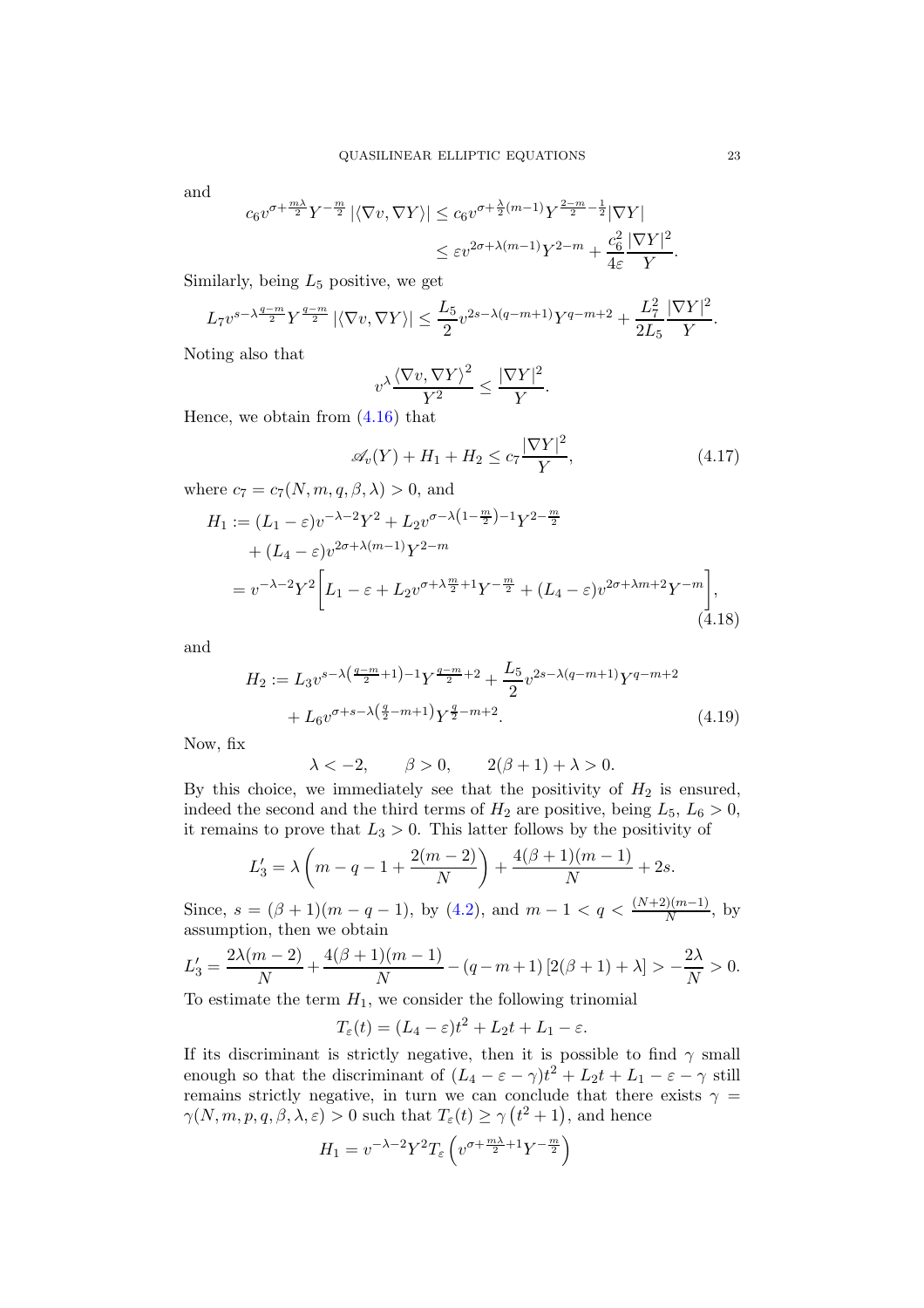$$
\ge \gamma \left(v^{-\lambda-2} Y^2 + v^{2\sigma + \lambda(m-1)} Y^{2-m}\right)
$$

Since  $\lambda < -2$ , we can define

$$
S = \frac{2\sigma + \lambda(m-1)}{\lambda + 2} = m - 1 + \frac{p - m + 1}{d}.
$$

where  $d := -\frac{\lambda+2}{2\beta} > 0$ , by the choice of  $\lambda$  and  $\beta$ , so that  $S > m - 1$ . Since  $\frac{2S-m+2}{S+1} > 1$ , we have

$$
Y^{\frac{2S-m+2}{S+1}} = \left(v^{-\lambda - 2}Y^2\right)^{\frac{S}{S+1}} \left(v^{(\lambda+2)S}Y^{2-m}\right)^{\frac{1}{S+1}}
$$
  
\n
$$
\leq v^{-\lambda - 2}Y^2 + v^{(\lambda+2)S}Y^{2-m}
$$
  
\n
$$
= v^{-\lambda - 2}Y^2 + v^{2\sigma + \lambda(m-1)}Y^{2-m}.
$$

Therefore,

<span id="page-23-0"></span>
$$
H_1 \ge \gamma Y^{\frac{2S - m + 2}{S + 1}}.\tag{4.20}
$$

Combining with  $(4.17)$ ,  $(4.18)$ ,  $(4.19)$  and  $(4.20)$ , we arrive

$$
\mathcal{A}_v(Y) + \gamma Y^{\frac{2S - m + 2}{S + 1}} \le c_7 \frac{|\nabla Y|^2}{Y}.
$$
\n(4.21)

By Lemma [2.1,](#page-5-2) we obtain

$$
Y(x) \le c_8 \left(\text{dist}\left(x,\partial\Omega\right)\right)^{-\frac{2(S+1)}{S-m+1}} = c_8 \left(\text{dist}\left(x,\partial\Omega\right)\right)^{-\frac{2\sigma+m\lambda+2}{\sigma-m+1}},
$$

where  $c_8 = c_8(S, m, \gamma, c_7) > 0$ . It follows that

$$
\left|\nabla u^d(x)\right| \le c_8' \left(\text{dist}\left(x,\partial\Omega\right)\right)^{-\frac{2\sigma+m\lambda+2}{2(\sigma-m+1)}} = c_8' \left(\text{dist}\left(x,\partial\Omega\right)\right)^{-1-\frac{md}{p-m+1}},\tag{4.22}
$$

where  $c'_8 = c'_8(m, \lambda, \beta) > 0$ , which is exactly [\(1.20\)](#page-5-0). The nonexistence of any positive solution of  $(1.1)$  in  $\mathbb{R}^N$  follows consequently.

It remains to prove that the discriminant of the trinomial  $T_{\varepsilon}(t)$  is negative. Since the discriminant is a polynomial of its coefficients. Hence it suffices to prove that the discriminant of  $T_0(t)$  is strictly negative to deduce the same property holds for  $T_{\varepsilon}(t)$  for small enough  $\varepsilon$ . Noting that

$$
T_0(t) = L_4 t^2 + L_2 t + L_1,
$$

and its discriminant  $D = L_2^2 - 4L_1L_4$  satisfies

$$
D = |\beta|^{2(1-m)} \left\{ \left[ \lambda \left( m - 1 + \frac{2(m-2)}{N} \right) + \frac{4(\beta+1)(m-1)}{N} + 2\sigma \right]^2 - \frac{8\lambda^2}{N} \left( \frac{(m-2)^2}{2N} - \frac{m}{2} \right) + \frac{8\lambda(m-1)}{N} \left( \beta + 2 - \frac{2(\beta+1)(m-2)}{N} \right) - \frac{16}{N} (\beta+1)(m-1) \left( \frac{(\beta+1)(m-1)}{N} - 1 \right) \right\}.
$$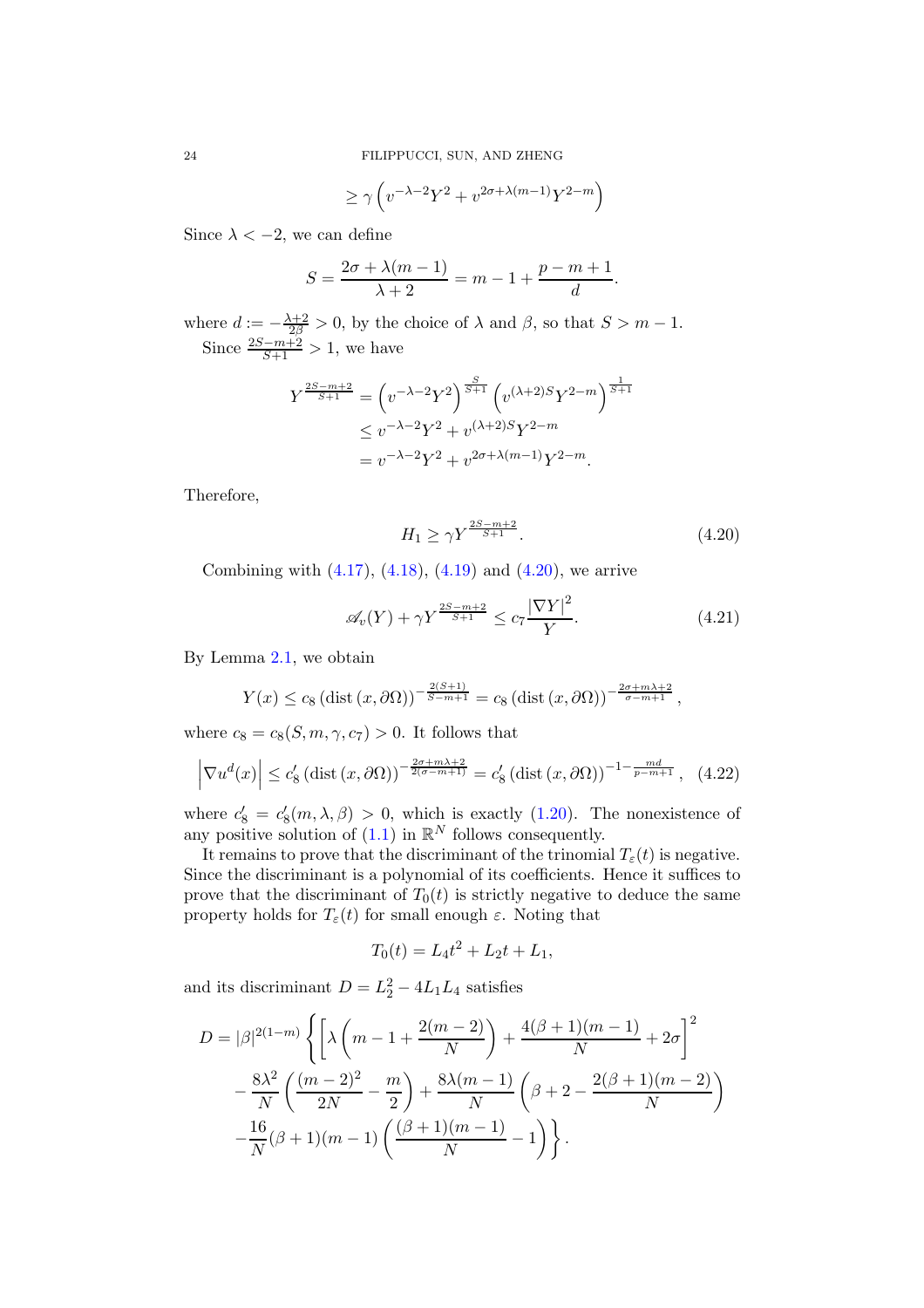Using 
$$
\beta + 1 = \frac{2p + \lambda(m-1) - (\lambda + 2)S}{2(p-m+1)}
$$
 and  $\sigma = \frac{(\lambda + 2)S - \lambda(m-1)}{2}$ , we further compute  
\n
$$
\lambda \left( m - 1 + \frac{2(m-2)}{N} \right) + \frac{4(\beta + 1)(m-1)}{N} + 2\sigma = \frac{1}{N(p-m+1)}
$$
\n
$$
\times \left\{ 4p(m-1) + 2\lambda[m-1 + p(m-2)] + (\lambda + 2)S[N(p-m+1) - 2(m-1)] \right\},
$$
\n
$$
\beta + 2 - \frac{2(\beta + 1)(m-2)}{N} = \frac{2p + \lambda(m-1) - (\lambda + 2)S}{2N(p-m+1)} [N - 2(m-2)] + 1,
$$

and

$$
(\beta + 1)(m - 1)\left(\frac{(\beta + 1)(m - 1)}{N} - 1\right) = \frac{(m - 1)[2p + \lambda(m - 1) - (\lambda + 2)S]}{4N(p - m + 1)^2}
$$

$$
\times \{(m - 1)[2p + \lambda(m - 1) - (\lambda + 2)S] - 2N(p - m + 1)\}.
$$

Thus

$$
D = \frac{\beta^{2(1-m)}}{N(p-m+1)} \left\{ (\lambda + 2)^2 \left[ N(p-m+1) - 4(m-1) \right] S^2 + 4(\lambda + 2) \left[ \lambda p(m-2) + 2(m-1)(p-1) \right] S + 4\lambda^2 (p-m+1) + 4(\lambda + 2)^2 p(m-1) \right\}.
$$

Since  $\lambda + 2 \neq 0$ , we set  $\ell = \frac{\lambda}{\lambda + 2}$ . By the choice of  $\lambda$  it follows  $\ell > 1$ . In turn, using also that  $1/(\lambda + 2) = (1 - \ell)/2 < 0$ , we arrive to

$$
D = \frac{(\lambda + 2)^2 \beta^{2(1-m)}}{N(p-m+1)} \left\{ [N(p-m+1) - 4(m-1)] S^2 - 4(p-m+1) \ell S + 4(m-1)(p-1)S + 4(p-m+1) \ell^2 + 4p(m-1) \right\},\,
$$

which is equivalent to

$$
D = \frac{(\lambda + 2)^2 \beta^{2(1-m)}}{N(p-m+1)} \left\{ 4(p-m+1) \left( \ell - \frac{S}{2} \right)^2 + D_1(S) \right\},\,
$$

where

 $D_1(S) := [(N-1)(p-m+1) - 4(m-1)] S^2 + 4(m-1)(p-1)S + 4p(m-1).$ Fix  $\ell = \frac{S}{2}$  $\frac{S}{2}$ , hence  $\beta = \frac{\lambda(m-3)+2(m-1)}{2(p-m+1)}$ . As the coefficient of  $S^2$  in  $D_1(S)$  is negative if  $p < \frac{(N+3)(m-1)}{N-1}$ , we can choose S large enough, namely  $\lambda < -2$ such that  $|\lambda+2|$  is small enough, to reach  $D_1(S) < 0$ . In particular, condition  $2(\beta+1)+\lambda > 0$  holds true for  $\lambda \to -2^-$  being equivalent to  $(\lambda+2)p-2\lambda > 0$ . Consequently  $D < 0$ , concluding the proof of the positivity of  $T_{\varepsilon}$ .

#### **REFERENCES**

- <span id="page-24-0"></span>[1] M.F. Bidaut-Véron, Local and global behavior of solutions of quasilinear equations of Emden-Fowler type, Arch. Rational Mech. Anal. 107 (1989), 293-324.
- <span id="page-24-3"></span>[2] M.F. Bidaut-Véron, Liouville results and asymptotics of solutions of a quasilinear elliptic equation with supercritical source gradient term, Adv. Nonlinear Stud. 21 (2021), 57-76.
- <span id="page-24-2"></span>[3] M.F. Bidaut-Véron, S. Pohozaev, Nonexistence results and estimates for some nonlinear elliptic problems, J. Anal. Math. 84 (2001), 1-49.
- <span id="page-24-1"></span>[4] M.F. Bidaut-Véron, L. Véron, Nonlinear elliptic equations on compact Riemannian manifolds and asymptotics of Emden equations, Invent. Math. 106 (1991), 489-539.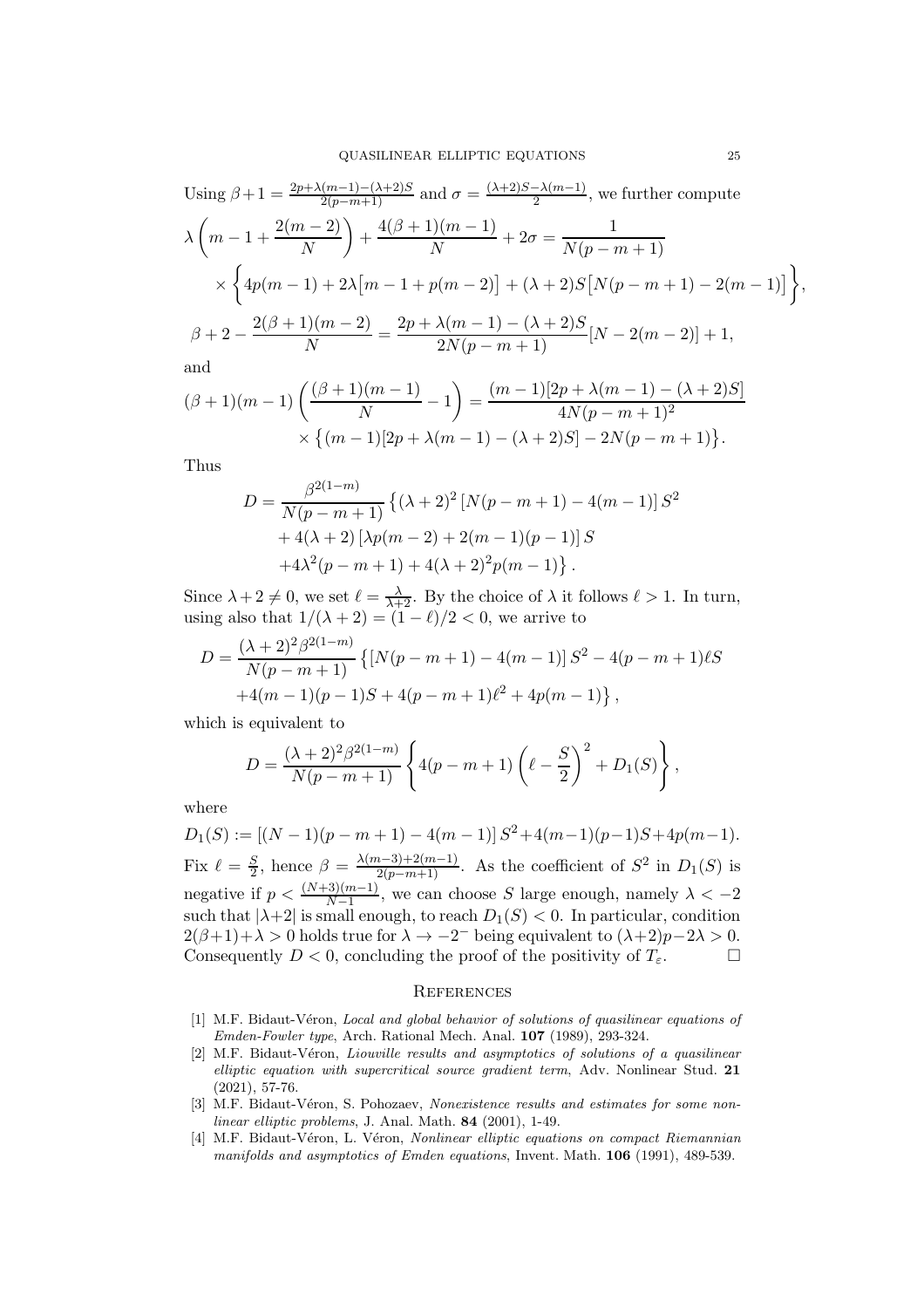- <span id="page-25-14"></span>[5] M.F. Bidaut-Véron, M. García-Huidobro, L. Véron, Estimates of solutions of elliptic equations with a source reaction term involving the product of the function and its gradient, Duke Math. J. 168(2019), 1487-1537.
- <span id="page-25-0"></span>[6] M.F. Bidaut-Véron, M. García-Huidobro, L. Véron, A priori estimates for elliptic equations with reaction terms involving the function and its gradient, Math. Annalen, 378 (2020), 13-56.
- <span id="page-25-1"></span>[7] M.F. Bidaut-Véron, M. García-Huidobro, L. Véron, Radial solutions of scaling invariant nonlinear elliptic equations with mixed reaction terms, Discrete Contin. Dyn. Syst. 40 (2020), 933-982.
- <span id="page-25-11"></span>[8] M.F. Bidaut-Véron, M. García-Huidobro, L. Véron, Local and global properties of solutions of quasilinear Hamilton-Jacobi equations, J. Funct. Anal. 267 (2014), 3294- 3331.
- <span id="page-25-2"></span>[9] L.A. Caffarelli, B. Gidas, J. Spruck, Asymptotic symmetry and local behavior of semilinear elliptic equations with critical Sobolev growth, Comm. Pure Appl. Math. 42 (1989), 271-297.
- <span id="page-25-16"></span>[10] C. Chang, B. Hu, Z. Zhang, Liouville-type theorems and existence of solutions for quasilinear elliptic equations with nonlinear gradient terms, [arXiv:2008.07211v](http://arxiv.org/abs/2008.07211)3
- <span id="page-25-3"></span>[11] W.X. Chen, C. Li, Classification of solutions of some nonlinear elliptic equations, Duke Math. J. 63 (1991), 615-622.
- <span id="page-25-4"></span>[12] L. Damascelli, S. Merchán, L. Montoro, B. Sciunzi, Radial symmetry and applications for a problem involving the  $-\Delta_p(\cdot)$  operator and critical nonlinearity in  $\mathbb{R}^N$ , Adv. Math. 265 (2014), 313-335.
- <span id="page-25-7"></span>[13] L. Dupaigne, M. Ghergu, V. Rǎdulescu, Lane-Emden-Fowler equations with convection and singular potential, J. Math. Pures Appl. 87 (2007), 563–581.
- <span id="page-25-18"></span>[14] R. Filippucci, Nonexistence of positive weak solutions of elliptic inequalities, Nonlinear Anal. 70 (2009), 2903-2916.
- <span id="page-25-19"></span>[15] R. Filippucci, Nonexistence of nonnegative nontrivial solutions of elliptic systems of the divergence type, J. Differential Equations, 250 (2011), 572–595.
- <span id="page-25-20"></span>[16] R. Filippucci, Quasilinear elliptic systems in  $\mathbb{R}^N$  with multipower forcing terms depending on the gradient, J. Differential Equations 255 (2013) 1839-1866.
- <span id="page-25-15"></span>[17] R. Filippucci, P. Pucci, Ph. Souplet, A Liouville-type theorem for an elliptic equation with superquadratic growth in the gradient, Adv. Nonlinear Stud. 20 (2020), 245-251.
- <span id="page-25-17"></span>[18] M. Ghergu, J. Giacomoni, G. Singh, Global and blow-up radial solutions for quasilinear elliptic systems arising in the study of viscous, heat conducting fluids, Nonlinearity 32 (2019), 1546-1569.
- <span id="page-25-8"></span>[19] M. Ghergu, V. Rǎdulescu, Nonradial blow-up solutions of sublinear elliptic equations with gradient term, Commun. Pure Appl. Anal. 3 (2004), 465-474.
- <span id="page-25-5"></span>[20] B. Gidas, J. Spruck, Global and local behavior of positive solutions of nonlinear elliptic equations, Comm. Pure Appl. Math. 34 (1981), 525-598.
- <span id="page-25-6"></span>[21] M. Guedda, L. Véron, Local and global properties of solutions of quasilinear elliptic equations, J. Differential Equations, 76(1988), 159-189.
- <span id="page-25-13"></span>[22] T. Leonori, A. Porretta, Large solutions and gradient bounds for quasilinear elliptic equations, Comm. Partial Differential Equations, 41(2016), 952-998.
- <span id="page-25-10"></span>[23] P.L. Lions, Quelques remarques sur les problèmes elliptiques quasilinéaires du second ordre, J. Analyse Math. 45 (1985), 234-254.
- <span id="page-25-9"></span> $[24]$  E. Mitidieri, S.I. Pokhozhaev, *The absence of global positive solutions to quasilinear* elliptic inequalities, Dokl. Akad. Nauk, 359(1998), 456-460.
- <span id="page-25-21"></span>[25]  $\dot{E}$ . Mitidieri, S.I. Pokhozhaev, A priori estimates and the absence of solutions of nonlinear partial differential equations and inequalities Proc. Steklov Inst. Math. 234 (2001), 1-362.
- <span id="page-25-12"></span>[26] P. Polacik, P. Quitter and P. Souplet, Singularity and decay estimates in superlinear problems via Liouville-type theorems, I: Elliptic equations and systems, Duke Mathematical Journal, 139 (2007), 55-579.
- [27] W.M. Ni, J. Serrin, Non-existence theorems for quasilinear partial differential equations, Rend. Circ. Mat. Palermo, suppl. 8 (1985), 171-185.